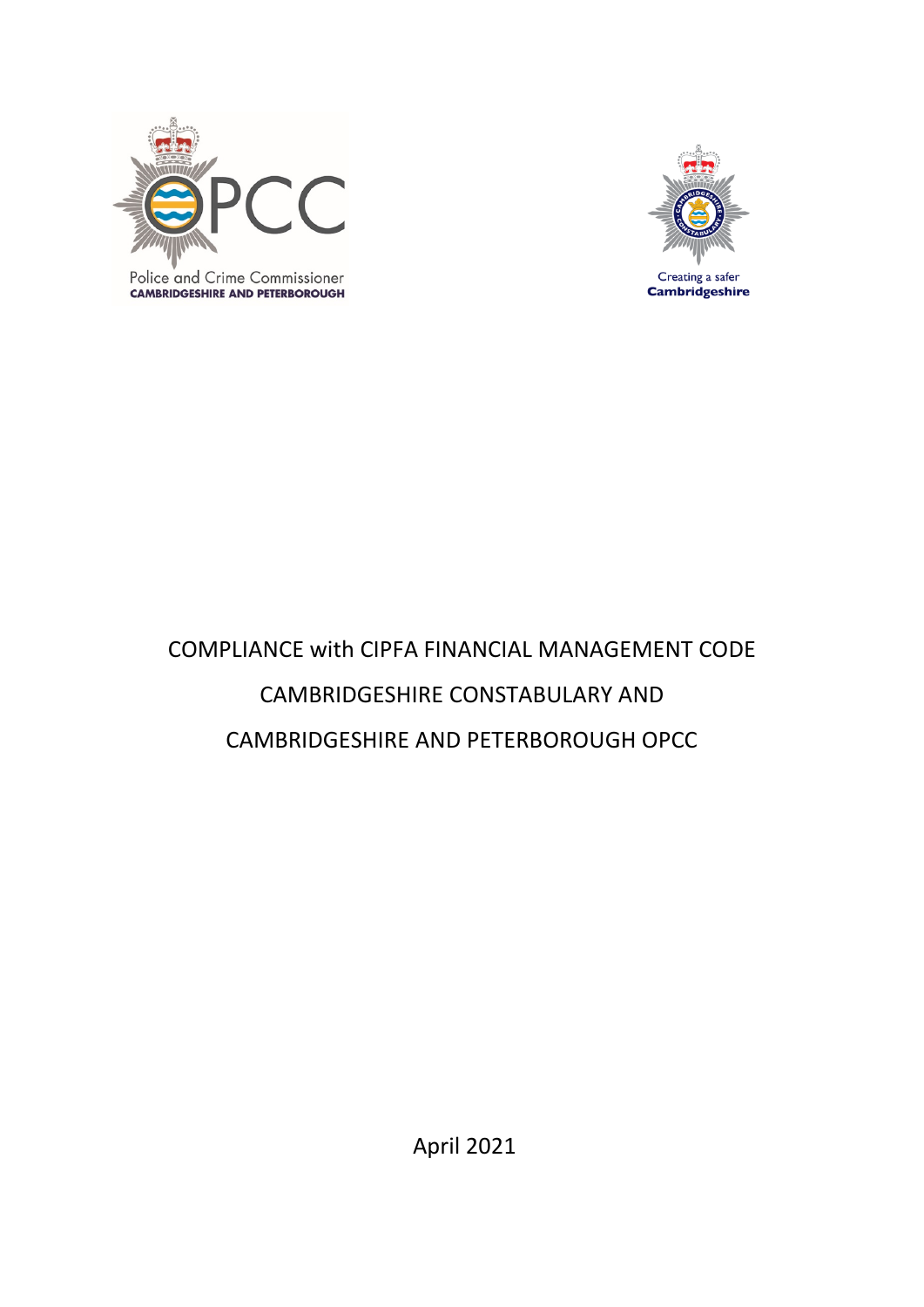## **Introduction**

CIPFA have introduced the Financial Management (FM) Code which is designed to support good practice in financial management and to assist local authorities in demonstrating their financial sustainability.

The FM Code is based on a series of principles supported by specific standards which are considered necessary to provide the strong foundation to:

- Financially manage the short, medium and long term finances of a local authority;
- Manage financial resilience to meet unforeseen demands on services;
- Manage unexpected shocks in their financial circumstances.

Each local authority must demonstrate that the requirements of the Code are being satisfied.

Local authorities were required to apply the requirements of the Code with effect 1 April 2020 using 2020/21 as a 'shadow year' and that the first full year of compliance will be 2021/22.

A self-assessment of the Constabulary and OPCC's standing against each of the standards was carried out using a RAG rating approach. The findings of the self-assessment can be summarised below:

| <b>RAG Rating</b> | Progress                  | Number of Financial         |
|-------------------|---------------------------|-----------------------------|
|                   |                           | <b>Management Standards</b> |
| <b>GREEN</b>      | Compliance is             | 13                          |
|                   | demonstrated.             |                             |
| <b>AMBER</b>      | Minor to moderate         | 4                           |
|                   | improvements are required |                             |
|                   | to demonstrate compliance |                             |
| <b>RED</b>        | Moderate to significant   | 0                           |
|                   | improvements are required |                             |
|                   | to demonstrate compliance |                             |
| <b>TOTAL</b>      |                           | 17                          |

The results of the self-assessment indicate an overall rating of green with 76.5% of standards being complied with in full.

Of the remaining four standards (23.5%), which are rated amber work is underway to be able to demonstrate full compliance in subsequent years. The areas of work to achieve this include:

1. A more formal financial resilience assessment to test the Constabulary's ability to adjust the budget and absorb the financial impacts of significant events or substantially different budget assumptions (Standard F);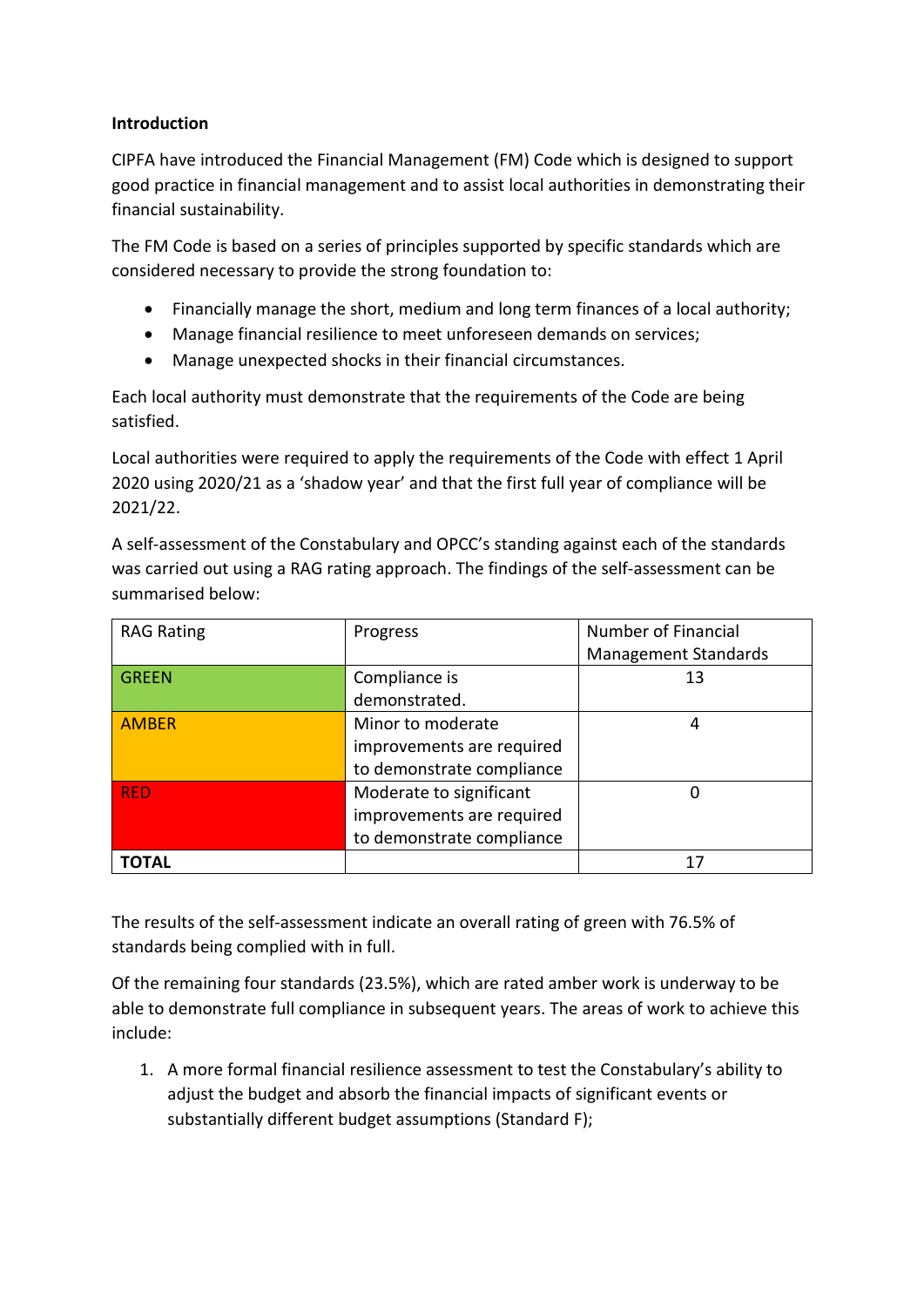- 2. Development of the business and financial planning within the BCH collaboration to focus on a true medium term forecast rather than year-to-year budgeting (Standards G and I); and
- 3. Development of a single approach to business cases in force with standardised templates, highlight reports and the assessment of benefits with value for money being central to the approach (Standard M).

The Constabulary have also joined the Achieving Financial Excellence in Policing (AFEP) Programme and undertook a Financial Management Capability Review and the implementation plan will also assist in managing the Amber rated standards up to Green.

The six principles and supporting standards are shown in the graphic below.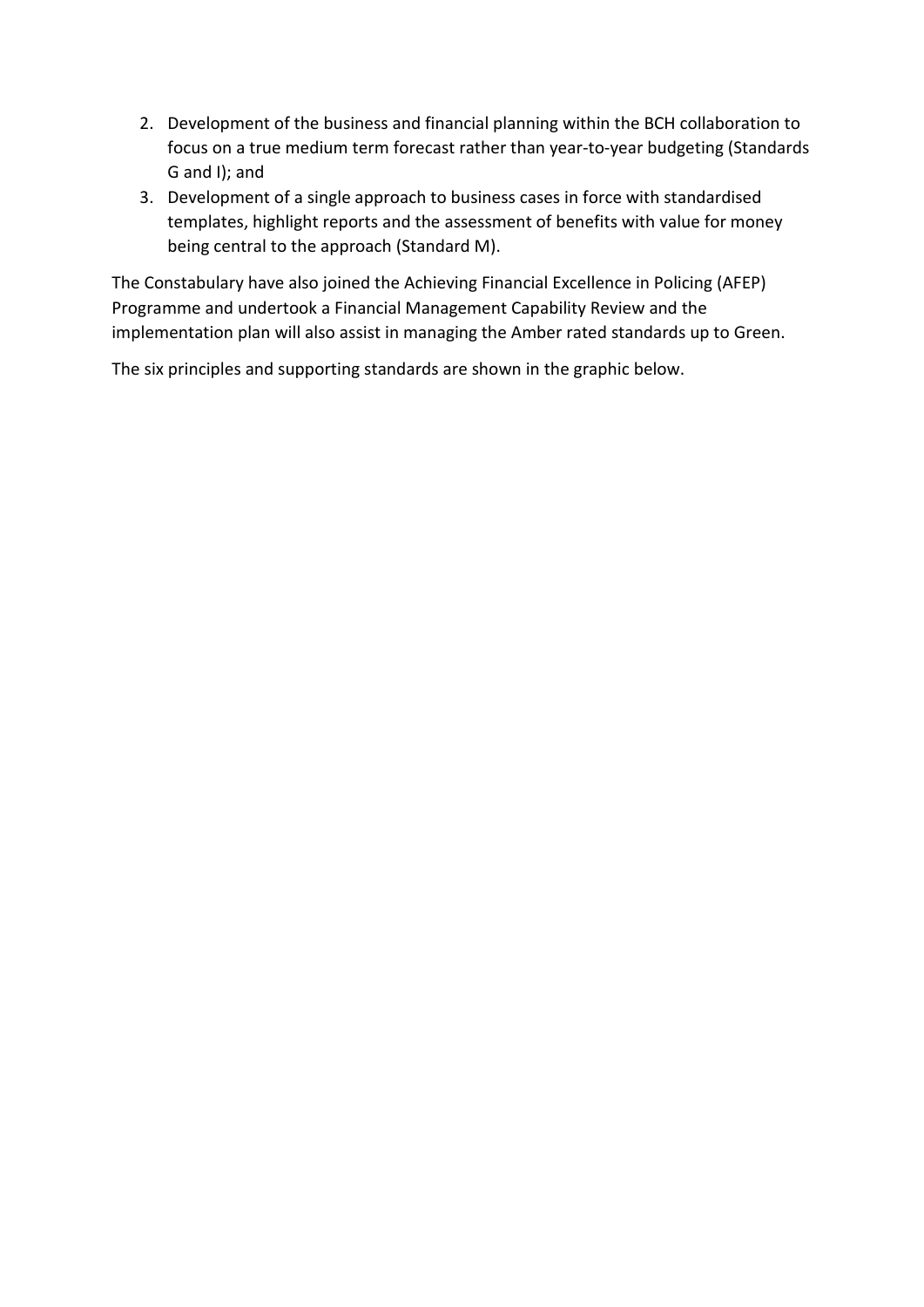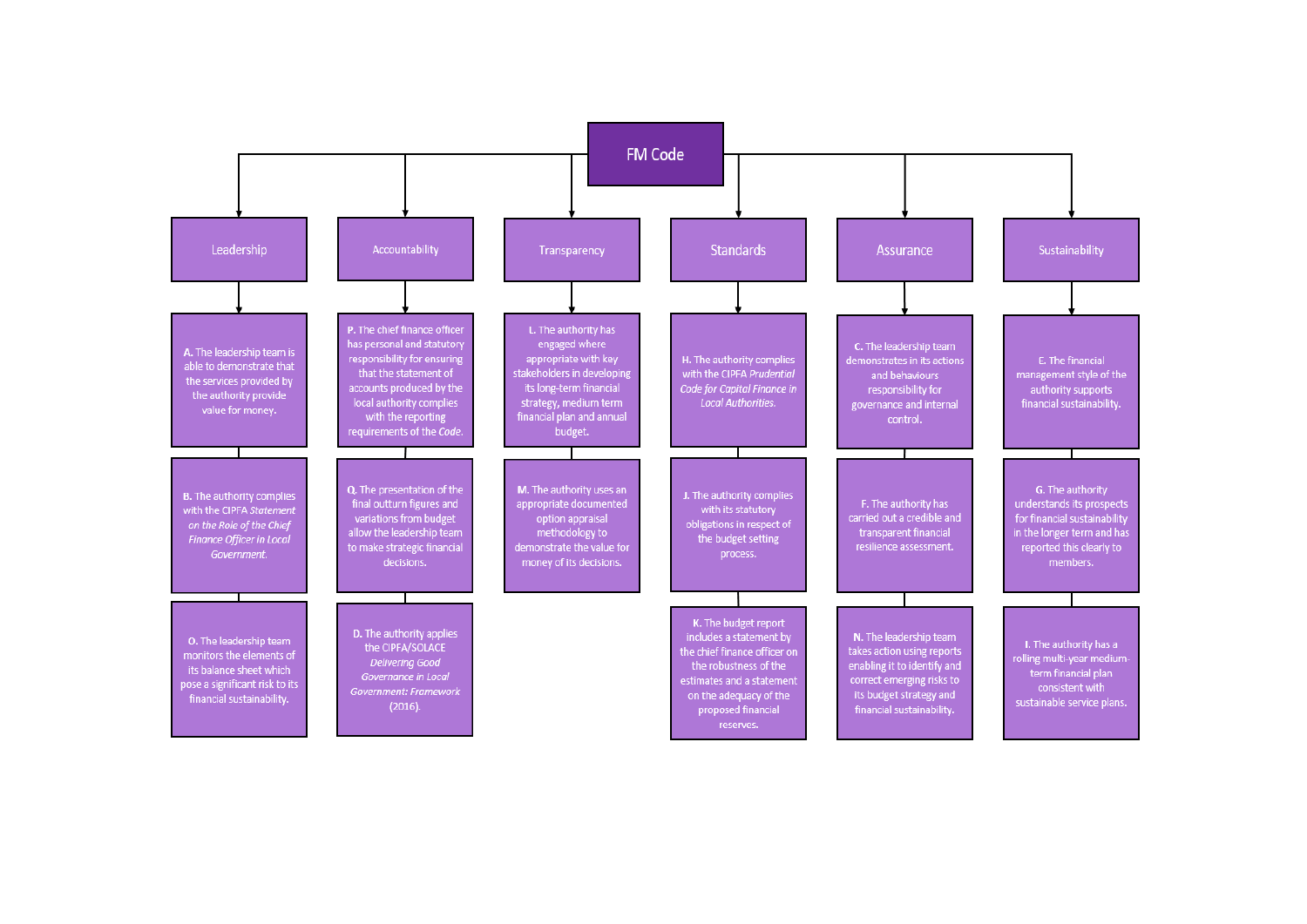|                                                                                                         | <b>Financial Management Standard A</b>                                                                                                                                                                                                                                                                                                                                                                                               | <b>RAG Rating: Green</b>                                                                                                                                                                                              |                               |
|---------------------------------------------------------------------------------------------------------|--------------------------------------------------------------------------------------------------------------------------------------------------------------------------------------------------------------------------------------------------------------------------------------------------------------------------------------------------------------------------------------------------------------------------------------|-----------------------------------------------------------------------------------------------------------------------------------------------------------------------------------------------------------------------|-------------------------------|
| The leadership team is<br>able to demonstrate that<br>the services provided by<br>the authority provide | performance and finance.                                                                                                                                                                                                                                                                                                                                                                                                             | The leadership within both the Constabulary and the OPCC actively pursue the delivery of value for money<br>(VfM). This runs through all decisions and requires the need to balance operational threat and risk, with |                               |
| value for money.                                                                                        | When the need arises both the Chief Constable and the PCC will challenge VfM as appropriate. Recent<br>examples of this have been an independent review of BCH being commissioned by all three Forces (Crest<br>Review), reviews tasked to consider specific business areas whether in force or in collaboration, and in the<br>robust challenge of business cases as they evolve such as the 7 Force ICT convergence business case. |                                                                                                                                                                                                                       |                               |
|                                                                                                         | The 7 Force Procurement function targets VfM through effective contract management, contract pipeline and<br>competitive procedures to drive VfM through consolidated procurement across the Eastern region.                                                                                                                                                                                                                         |                                                                                                                                                                                                                       |                               |
|                                                                                                         | In addition, the External Audit Reports conclude that proper arrangements are in place to secure economy,<br>efficiency and effectiveness in its use of resources for the year ended 31 March 2020.<br>Further consideration will be given as to how the demonstration of value for money can be strengthened<br>further building on the arrangements already in place.                                                              |                                                                                                                                                                                                                       |                               |
|                                                                                                         |                                                                                                                                                                                                                                                                                                                                                                                                                                      |                                                                                                                                                                                                                       |                               |
|                                                                                                         | Constabulary                                                                                                                                                                                                                                                                                                                                                                                                                         | <b>OPCC</b>                                                                                                                                                                                                           | Source/Evidence               |
|                                                                                                         | The Corporate Strategy has Resources                                                                                                                                                                                                                                                                                                                                                                                                 | OPCC Budget has remained static over a                                                                                                                                                                                | <b>Crest Review</b>           |
|                                                                                                         | as an Organisational Priority focusing on                                                                                                                                                                                                                                                                                                                                                                                            | number of years absorbing pay increases.                                                                                                                                                                              | <b>7F ICT FBC</b>             |
|                                                                                                         | using our resources efficiently and                                                                                                                                                                                                                                                                                                                                                                                                  |                                                                                                                                                                                                                       | <b>Constabulary Corporate</b> |
|                                                                                                         | effectively to ensure value for money                                                                                                                                                                                                                                                                                                                                                                                                | The BCH Combined Financial Regulations                                                                                                                                                                                | Plan                          |
|                                                                                                         | and to invest in priority areas and                                                                                                                                                                                                                                                                                                                                                                                                  | contain the 7F Contract Standing Orders                                                                                                                                                                               | <b>External Audit Opinion</b> |
|                                                                                                         | integrate new technologies to improve                                                                                                                                                                                                                                                                                                                                                                                                | which target VfM.                                                                                                                                                                                                     | 2019-20                       |
|                                                                                                         | policing. The Corporate Plan is                                                                                                                                                                                                                                                                                                                                                                                                      |                                                                                                                                                                                                                       | <b>7F Procurement</b>         |
|                                                                                                         | published to the organisation and                                                                                                                                                                                                                                                                                                                                                                                                    |                                                                                                                                                                                                                       | <b>Contract Standing</b>      |
|                                                                                                         | embedded in everyday discussion in                                                                                                                                                                                                                                                                                                                                                                                                   |                                                                                                                                                                                                                       | Orders                        |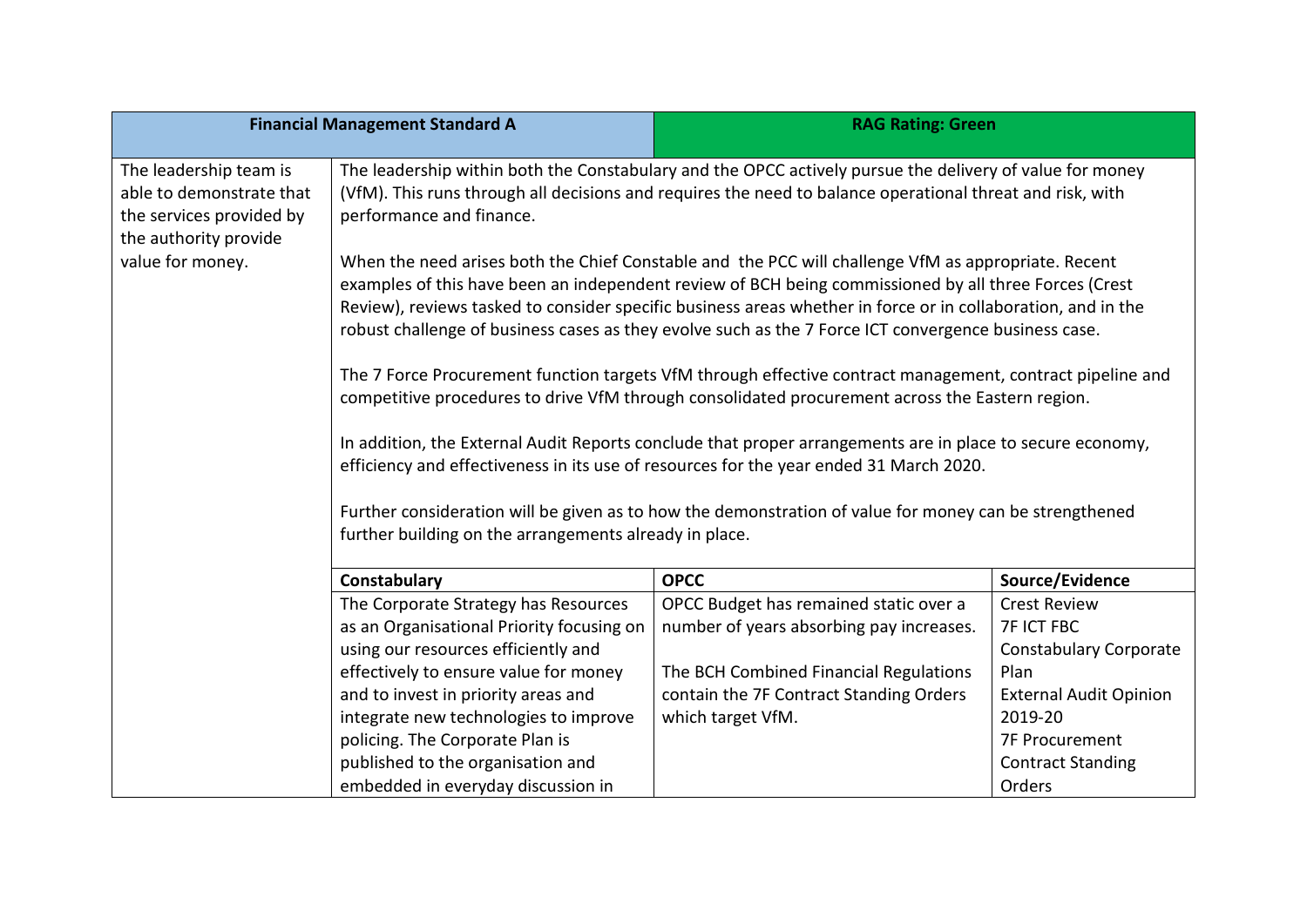|               | meetings and through 'My                          | All Grants and Contracts from the OPCC |  |
|---------------|---------------------------------------------------|----------------------------------------|--|
|               |                                                   |                                        |  |
|               | Conversation' (1:1 and annual appraisal           | have specific outcome monitoring       |  |
|               | process). The entire Constabulary is              | reporting to ensure VfM is key.        |  |
|               | encouraged to consider VfM in                     |                                        |  |
|               | everything we do.                                 |                                        |  |
|               |                                                   |                                        |  |
|               | The Force Financial Instructions                  |                                        |  |
|               | includes reference to the maximising              |                                        |  |
|               | VfM as part of the Force financial                |                                        |  |
|               |                                                   |                                        |  |
| strategy.     |                                                   |                                        |  |
|               |                                                   |                                        |  |
|               | The Constabulary does consider the                |                                        |  |
|               | HMICFRS Value for Money profiles                  |                                        |  |
|               | which do demonstrate that                         |                                        |  |
|               | Cambridgeshire is one of the lowest               |                                        |  |
|               | funded Police Forces (5 <sup>th</sup> lowest) and |                                        |  |
|               | that expenditure on services generally            |                                        |  |
|               | reflects this. When coupled with the              |                                        |  |
|               | performance of the Constabulary which             |                                        |  |
|               | has improved in many areas again in               |                                        |  |
|               | 2020/21 this provides a proxy for VfM.            |                                        |  |
|               |                                                   |                                        |  |
|               | However, more specific VfM analysis               |                                        |  |
|               | and review could be undertaken to                 |                                        |  |
|               | strengthen the evidence base for the              |                                        |  |
| Constabulary. |                                                   |                                        |  |
|               |                                                   |                                        |  |
|               |                                                   |                                        |  |
|               |                                                   |                                        |  |
|               |                                                   |                                        |  |
|               |                                                   |                                        |  |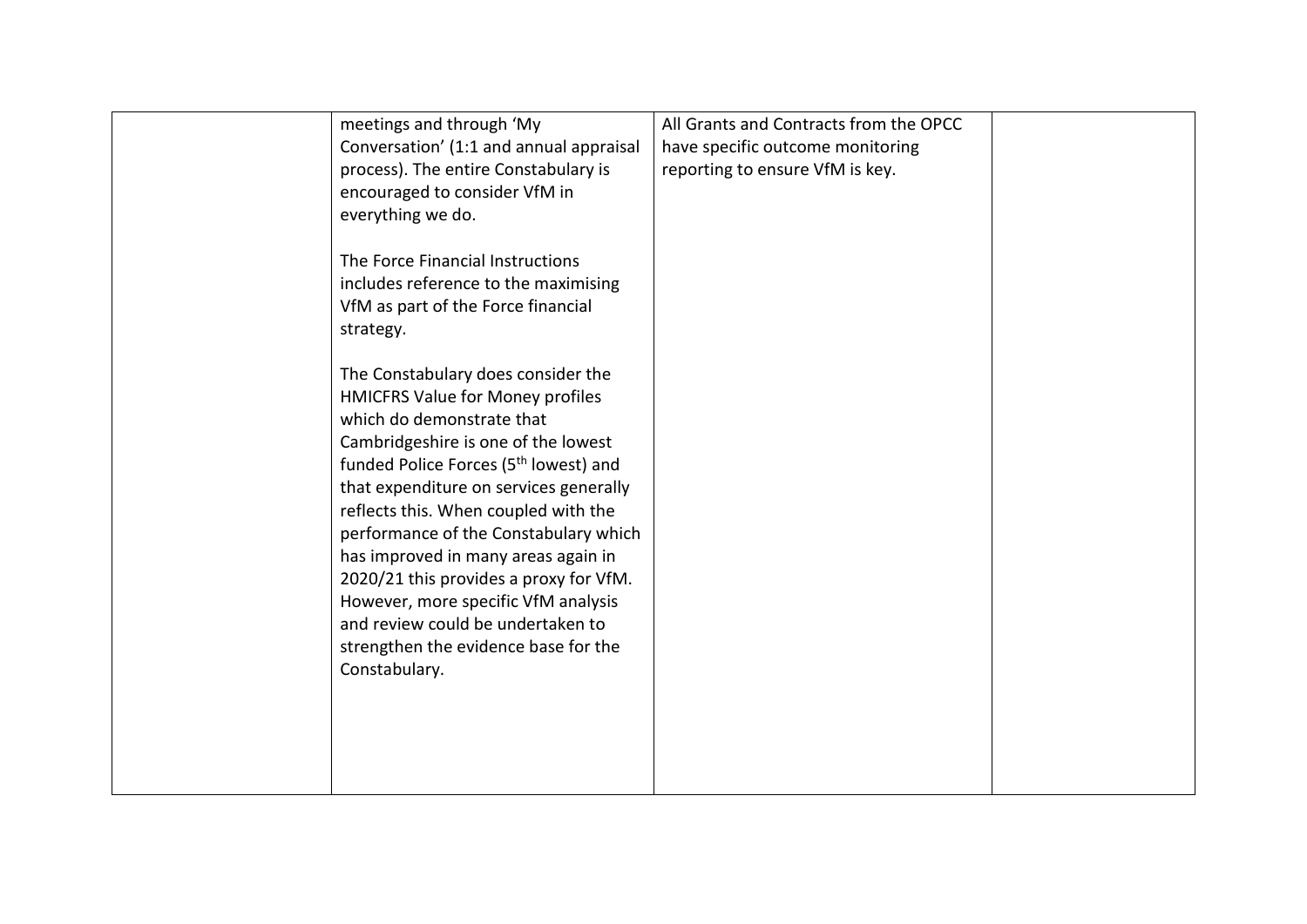| <b>Financial Management Standard B</b>                                                                                            |                                                                                                                                                                                                                                                                                                                                                                                                                                                                                                                   | <b>RAG Rating: Green</b>                                                                                                                                                                                                                                                                    |                                                                                                                                                 |  |
|-----------------------------------------------------------------------------------------------------------------------------------|-------------------------------------------------------------------------------------------------------------------------------------------------------------------------------------------------------------------------------------------------------------------------------------------------------------------------------------------------------------------------------------------------------------------------------------------------------------------------------------------------------------------|---------------------------------------------------------------------------------------------------------------------------------------------------------------------------------------------------------------------------------------------------------------------------------------------|-------------------------------------------------------------------------------------------------------------------------------------------------|--|
| The authority complies<br>with the CIPFA Statement<br>on the Role of the Chief<br>Financial Officer in<br>Policing.               | Both the Constabulary and OPCC CFOs are fully compliant with the CIPFA statement and principles contained<br>therein. The CFOs fully understand their own roles and how they work together. The CFOs are key to the<br>leadership teams of both organisations and are actively involved in key decisions. Both CFOs are professionally<br>qualified and suitably experienced.                                                                                                                                     |                                                                                                                                                                                                                                                                                             |                                                                                                                                                 |  |
|                                                                                                                                   | <b>OPCC</b><br>Source/Evidence<br>Constabulary                                                                                                                                                                                                                                                                                                                                                                                                                                                                    |                                                                                                                                                                                                                                                                                             |                                                                                                                                                 |  |
|                                                                                                                                   | As above                                                                                                                                                                                                                                                                                                                                                                                                                                                                                                          | As above                                                                                                                                                                                                                                                                                    | Job descriptions of the<br><b>CFO<sub>s</sub></b><br>Board and meeting<br>agendas and minutes                                                   |  |
|                                                                                                                                   | <b>Financial Management Standard C</b><br><b>RAG Rating: Green</b>                                                                                                                                                                                                                                                                                                                                                                                                                                                |                                                                                                                                                                                                                                                                                             |                                                                                                                                                 |  |
| The leadership team<br>demonstrates in its<br>actions and behaviours<br>responsibility for<br>governance and internal<br>control. | Business Co-ordination Board and Resource Group are joint meetings between Constabulary and OPCC<br>attended by senior management. A well-established Joint Audit Committee is in place and has good attendance<br>by senior management to meetings. The Internal Auditor's opinion for 2019/20 for both organisations on the<br>adequacy and effectiveness of the system of internal control, stated that they have an adequate and effective<br>framework for risk management, governance and internal control. |                                                                                                                                                                                                                                                                                             |                                                                                                                                                 |  |
|                                                                                                                                   | Constabulary                                                                                                                                                                                                                                                                                                                                                                                                                                                                                                      | <b>OPCC</b>                                                                                                                                                                                                                                                                                 | Source/Evidence                                                                                                                                 |  |
|                                                                                                                                   | The Constabulary has in place a<br>Corporate Framework detailing the<br>governance arrangements including the<br>terms of reference for each meeting<br>and how they interrelate. The Force<br>Executive Board meets monthly and the<br>agenda covers the breadth of the Chief                                                                                                                                                                                                                                    | Chief Executive ensures OPCC is staffed to<br>undertake all statutory duties for delivery<br>of the Police and Crime Plan.<br>Governance structures are in place for the<br>PCC to hold the CC to account.<br>PCC signs oath on appointment to post<br>which contains the NOLAN principles. | <b>BCH Scheme of</b><br>Delegation (Out of date)<br><b>BCH Financial</b><br>Regulations.<br>JAC ToR, minutes and<br>papers.<br>PCC Oath.<br>AGS |  |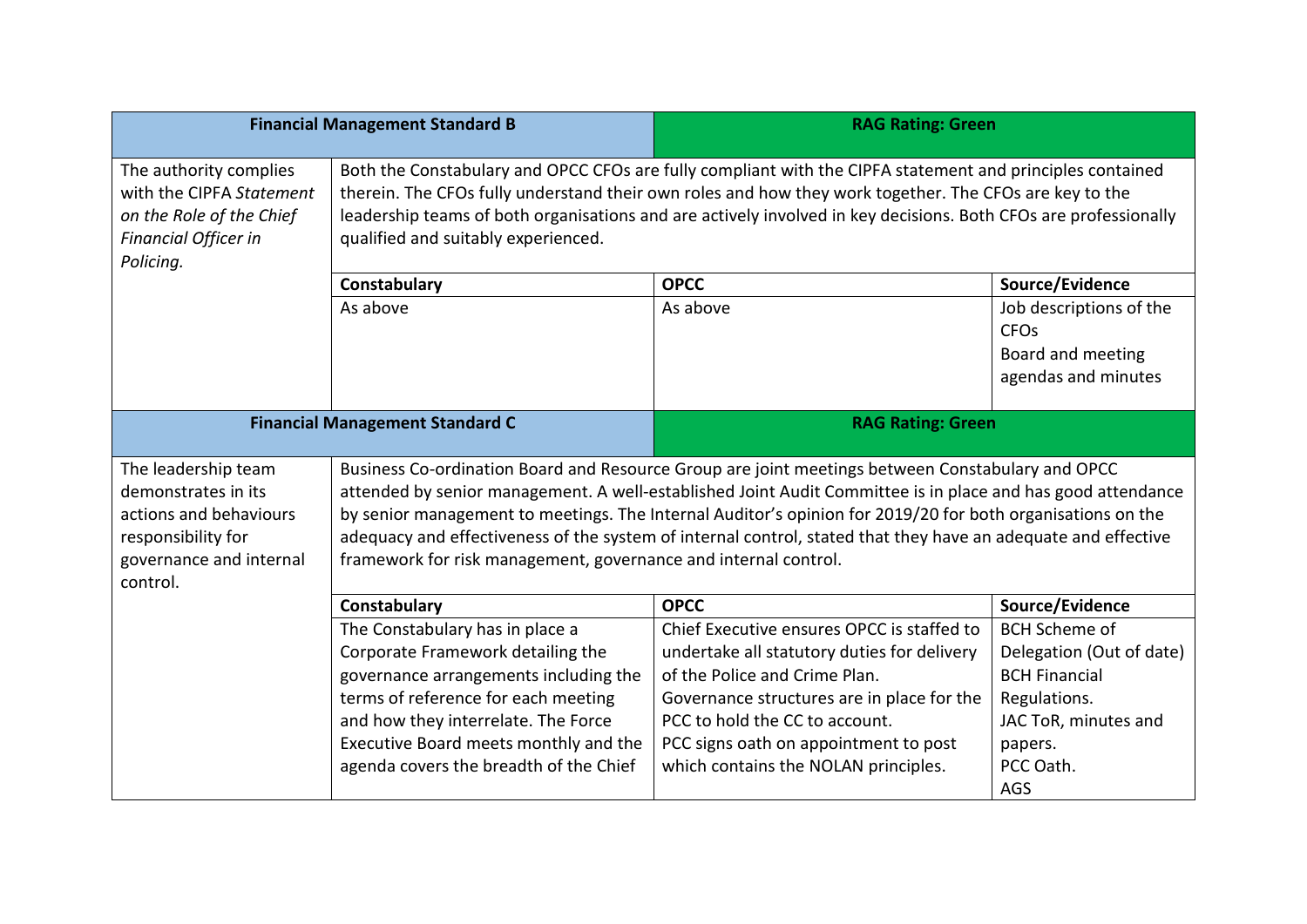| Constables responsibilities including<br>collaborated areas.                                                                                                                                                        | <b>Constabulary Corporate</b><br>Framework |
|---------------------------------------------------------------------------------------------------------------------------------------------------------------------------------------------------------------------|--------------------------------------------|
| Chief Officers ensure that business and<br>decisions are undertaken through the<br>correct governance routes and<br>processes and are appropriately<br>minuted and recorded.                                        |                                            |
| Internal Audit is well embedded with<br>the Constabulary and is provided by an<br>independent third party. The outcome<br>of internal audits are reported to the<br>JAC for consideration, review and<br>challenge. |                                            |
| The Constabulary also has whistle<br>blowing, fraud and corruption and risk<br>management policies, the latter also<br>being the subject of periodic internal<br>audit.                                             |                                            |
|                                                                                                                                                                                                                     |                                            |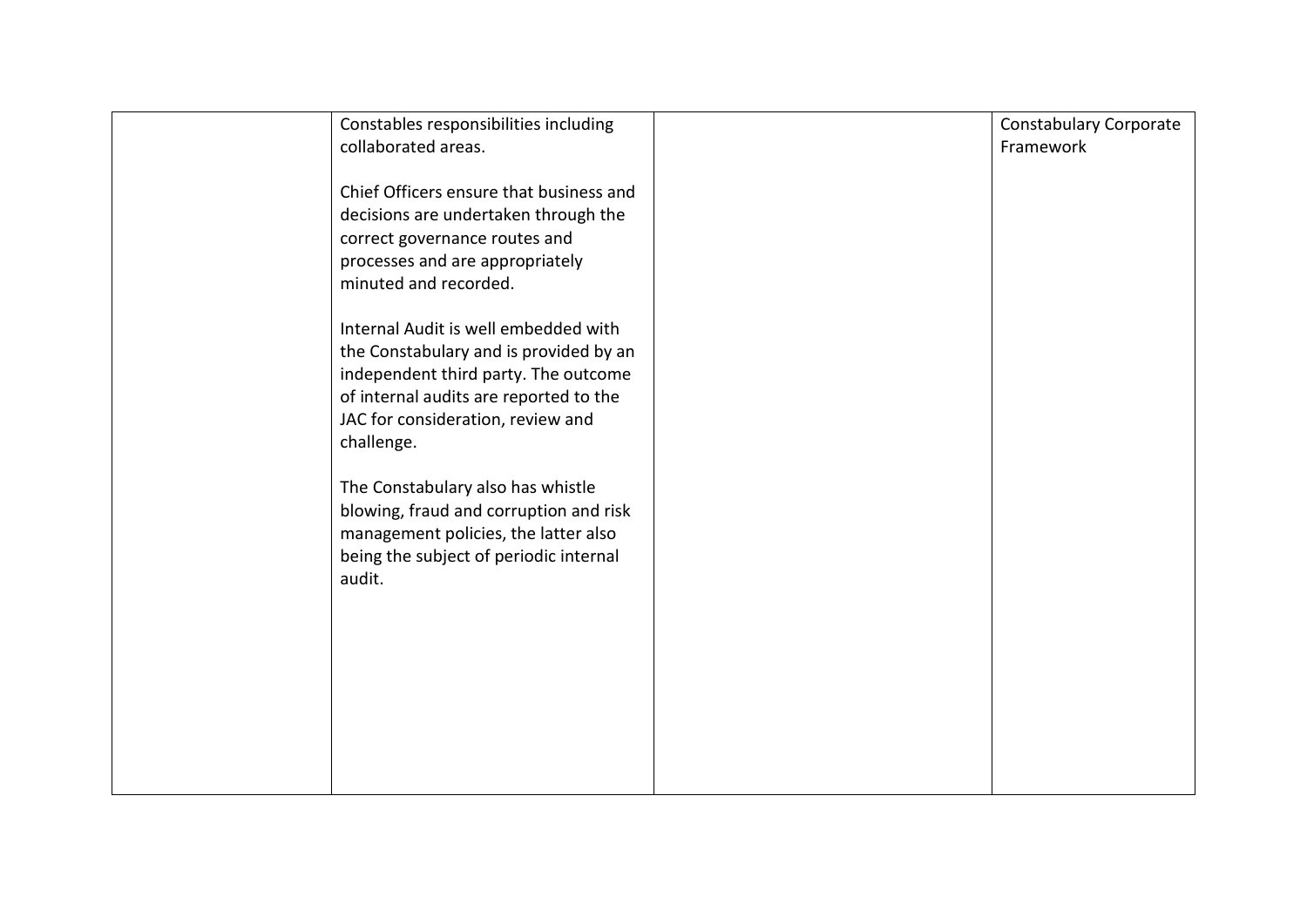|                                                                                                           | <b>Financial Management Standard D</b>                                                                                                                                                                                                                                                                                                                  | <b>RAG Rating: Green</b>                                                    |                                                                                                                                          |
|-----------------------------------------------------------------------------------------------------------|---------------------------------------------------------------------------------------------------------------------------------------------------------------------------------------------------------------------------------------------------------------------------------------------------------------------------------------------------------|-----------------------------------------------------------------------------|------------------------------------------------------------------------------------------------------------------------------------------|
| The authority applies the<br>CIPFA/SOLACE Delivering<br>Good Governance in Local<br>Government: Framework | Annual Governance Statements (AGS) for the Constabulary and OPCC set out governance arrangements in line<br>with the CIPFA/SOLACE framework. The External Audit Reports conclude that proper arrangements are in place<br>to secure economy, efficiency and effectiveness in its use of resources for the year ended 31 March 2020.                     |                                                                             |                                                                                                                                          |
| (2016).                                                                                                   | Constabulary<br><b>OPCC</b><br>Source/Evidence                                                                                                                                                                                                                                                                                                          |                                                                             |                                                                                                                                          |
|                                                                                                           | The AGS is prepared independently by<br>the Internal Auditors for the Force as a<br>separate engagement to the Internal<br>Audit Service. The AGS is presented to<br>the JAC for review and comment before<br>being finalised alongside the Statement<br>of Accounts.                                                                                   | OPCC compiles an Annual Integrity report<br>to JAC highlighting compliance. | AGS for both<br>Constabulary and OPCC.<br>Annual Integrity report.<br><b>Constabulary Corporate</b><br>Framework<br>Scheme of Governance |
|                                                                                                           | The Constabulary has in place a<br>Corporate Framework detailing the<br>governance arrangements including the<br>terms of reference for each meeting<br>and how they interrelate.                                                                                                                                                                       |                                                                             |                                                                                                                                          |
|                                                                                                           | A Scheme of Governance is in place for<br>the Constabulary which includes<br>delegated authorities, working<br>agreements between the PCC and the<br>Chief Constable and the Financial<br>Regulations. The Nolan principles also<br>underpin the anti-fraud and anti-bribery<br>strategy contained within the Financial<br>Regulations. In addition the |                                                                             |                                                                                                                                          |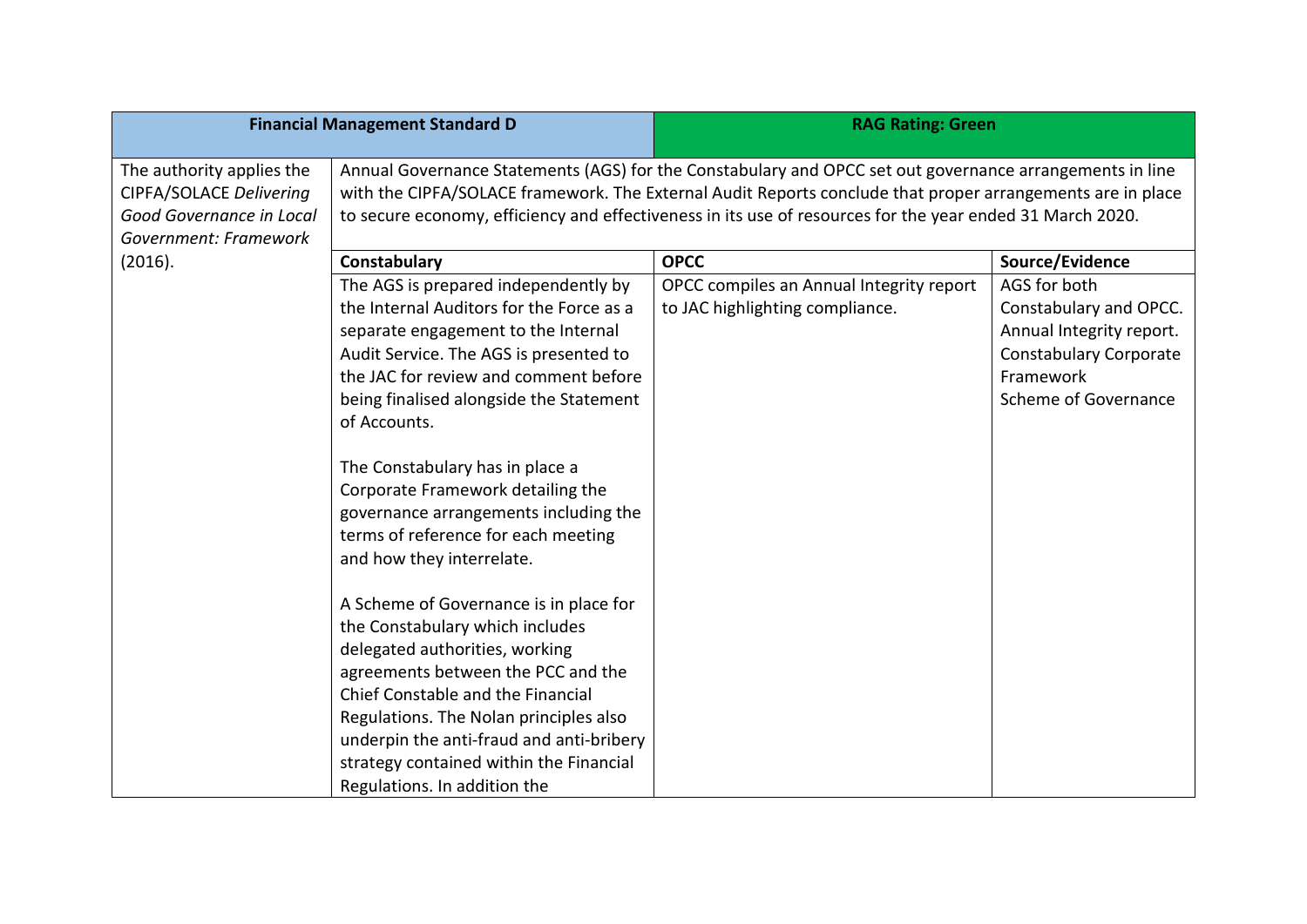|                                                                                             | Constabulary has a Code of Ethics to<br>abide by and the Corporate Plan sets<br>out the Values that Officers and Staff<br>are expected to demonstrate: Fairness,<br>Integrity, Diligence and Imaprtiality.                                                                                                    |                                                                                                                                                                                                                                                                                                                                                                                                                                    |                                                                                                                                                                                              |
|---------------------------------------------------------------------------------------------|---------------------------------------------------------------------------------------------------------------------------------------------------------------------------------------------------------------------------------------------------------------------------------------------------------------|------------------------------------------------------------------------------------------------------------------------------------------------------------------------------------------------------------------------------------------------------------------------------------------------------------------------------------------------------------------------------------------------------------------------------------|----------------------------------------------------------------------------------------------------------------------------------------------------------------------------------------------|
|                                                                                             | <b>Financial Management Standard E</b>                                                                                                                                                                                                                                                                        | <b>RAG Rating: Green</b>                                                                                                                                                                                                                                                                                                                                                                                                           |                                                                                                                                                                                              |
| The financial management<br>style of the authority<br>supports financial<br>sustainability. | Deliver accountability;<br>Support performance; and<br>Enable transformation.<br>sustainability.                                                                                                                                                                                                              | The financial management style of the OPCC and Constabulary is one of openness and transparency to:<br>Business and financial planning processes have within the Constabulary have been developed significantly over<br>the last 18 months and continue to be refined to deliver sustainable solutions to financial challenges.<br>The Medium Term Financial Strategy is a multi-year document and pays more focus on future years |                                                                                                                                                                                              |
|                                                                                             | Constabulary                                                                                                                                                                                                                                                                                                  | <b>OPCC</b>                                                                                                                                                                                                                                                                                                                                                                                                                        | Source/Evidence                                                                                                                                                                              |
|                                                                                             | The Constabulary has a robust set of<br>guiding evidenced through the<br>Corporate Framework, Financial<br><b>Regulations and Contract Standing</b><br>Orders which are supported by the<br>Force Financial Instructions.<br>The Corporate Plan includes Resources<br>as one the Organisational priorities to | As above                                                                                                                                                                                                                                                                                                                                                                                                                           | <b>Constabulary Corporate</b><br>Framework<br>Scheme of Governance<br>Corporate Plan<br><b>Business Planning</b><br><b>Internal Audit Report</b><br><b>Medium Term Financial</b><br>Strategy |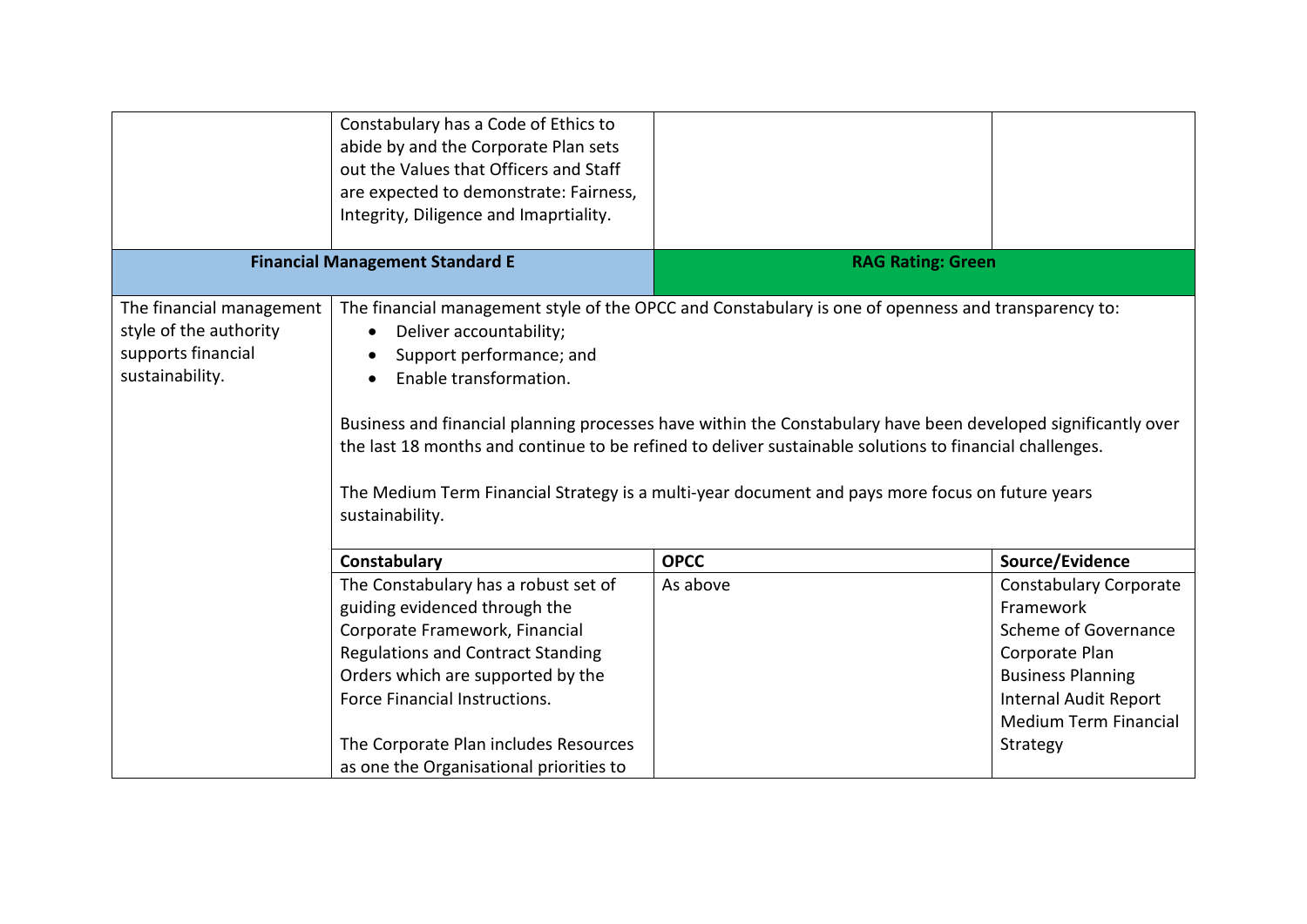| use our resources efficiently and<br>effectively.                                                                                                                                                                                                                                                                                                                                                                                                                                                                            |  |
|------------------------------------------------------------------------------------------------------------------------------------------------------------------------------------------------------------------------------------------------------------------------------------------------------------------------------------------------------------------------------------------------------------------------------------------------------------------------------------------------------------------------------|--|
| The CFO and Director of Resources is a<br>member of the Chief Officer Team<br>(COT) providing input to strategic<br>discussion and direction within the<br>Constabulary. The COT meet weekly<br>and the financial considerations of any<br>decisions through the Corporate<br>Framework focus on finance and value<br>for money. In addition, Senior finance<br>representatives sit on all key decision<br>making and informative boards e.g.<br>Change Board, Risk Review Board,<br><b>Strategic Workforce Planning and</b> |  |
| Programme Boards.<br>During 2020/21 the Constabulary has<br>sought to modernise its approach to<br>financial management through<br>enhanced budget delegation to budget<br>managers supported by a Finance<br>Business Partnering approach from the<br>Finance team. This is adding benefit<br>through improved budget management<br>and closer working between the<br>business and finance throughout the<br>organisation.                                                                                                  |  |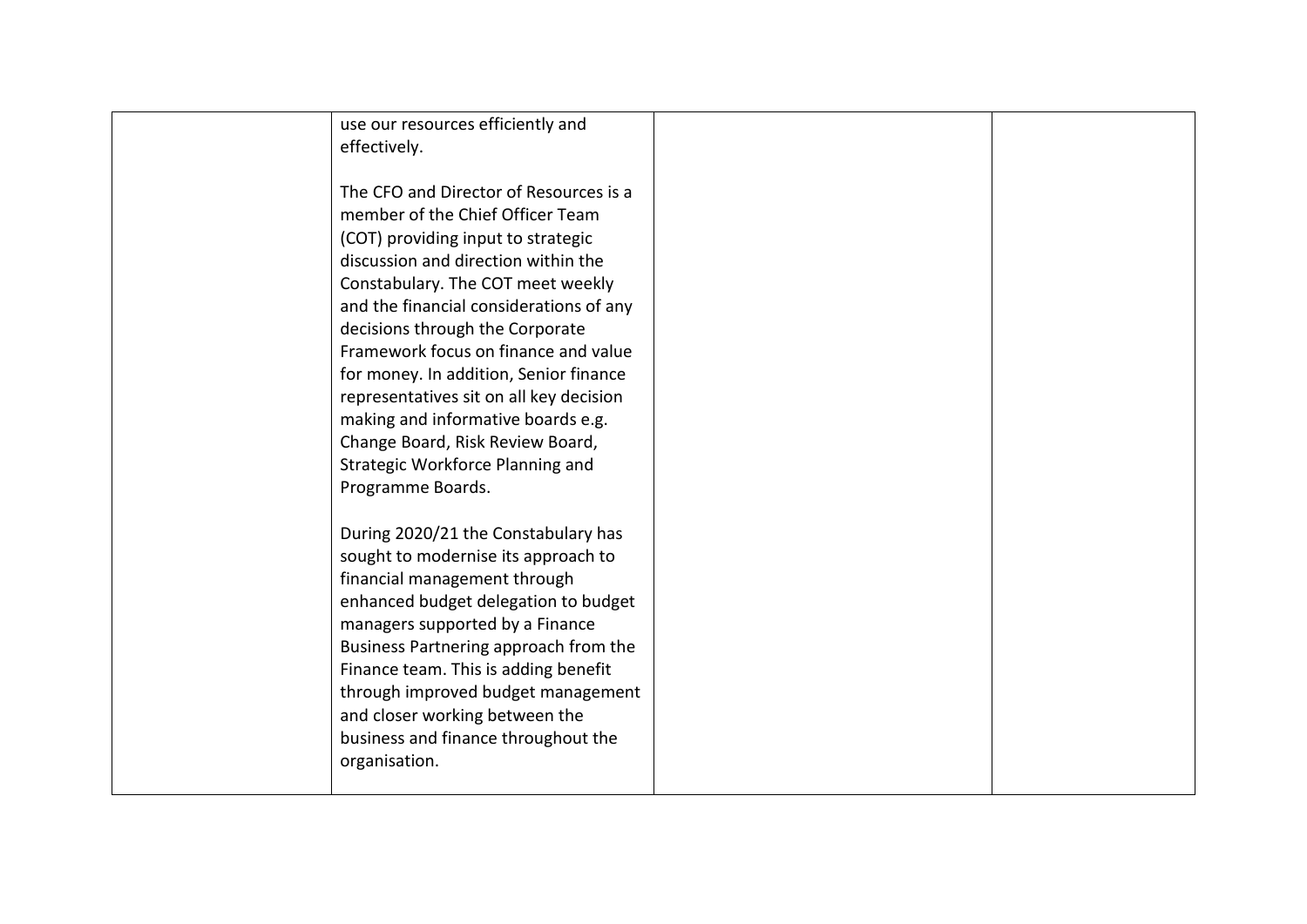| <b>Financial Management Standard F</b>                                                                                                        |                                                                                                                                                                                                                                                                                                                                                                                                                                                                                                                                                                                                                                                                                                                                                                                                                                                                                                                                                                                                                                    | <b>RAG Rating: Amber</b> |                         |
|-----------------------------------------------------------------------------------------------------------------------------------------------|------------------------------------------------------------------------------------------------------------------------------------------------------------------------------------------------------------------------------------------------------------------------------------------------------------------------------------------------------------------------------------------------------------------------------------------------------------------------------------------------------------------------------------------------------------------------------------------------------------------------------------------------------------------------------------------------------------------------------------------------------------------------------------------------------------------------------------------------------------------------------------------------------------------------------------------------------------------------------------------------------------------------------------|--------------------------|-------------------------|
| The authority has carried<br>out a credible and<br>transparent financial<br>resilience assessment.                                            | The MTFP is based on a four-year period including the Capital programme. A number of scenarios were tested<br>in the development of the MTFP including known borrowing costs and MRP, a range of precept increases and<br>savings plans. Scenarios were discussed at Resource Group and the STRA process identifies future demand and<br>potential savings. The MTFS sits over all the documents and incorporates the Reserves position and the Capital<br>Strategy.<br>However, a formal financial resilience assessment has not been undertaken beyond the S151 Officer's sign off<br>to the robustness of estimates and the adequacy of reserves. Such a resilience assessment would look at<br>alternative scenarios and identify actions to mitigate any risks identified. As such, this Standard is assessed as                                                                                                                                                                                                              |                          |                         |
|                                                                                                                                               | Amber.                                                                                                                                                                                                                                                                                                                                                                                                                                                                                                                                                                                                                                                                                                                                                                                                                                                                                                                                                                                                                             |                          |                         |
|                                                                                                                                               | Constabulary                                                                                                                                                                                                                                                                                                                                                                                                                                                                                                                                                                                                                                                                                                                                                                                                                                                                                                                                                                                                                       | <b>OPCC</b>              | Source/Evidence         |
|                                                                                                                                               | As above                                                                                                                                                                                                                                                                                                                                                                                                                                                                                                                                                                                                                                                                                                                                                                                                                                                                                                                                                                                                                           | As above                 | <b>MTFS inc Capital</b> |
|                                                                                                                                               |                                                                                                                                                                                                                                                                                                                                                                                                                                                                                                                                                                                                                                                                                                                                                                                                                                                                                                                                                                                                                                    |                          | Programme, TMSS,        |
|                                                                                                                                               |                                                                                                                                                                                                                                                                                                                                                                                                                                                                                                                                                                                                                                                                                                                                                                                                                                                                                                                                                                                                                                    |                          | <b>STRA outcomes</b>    |
|                                                                                                                                               | <b>Financial Management Standard G</b>                                                                                                                                                                                                                                                                                                                                                                                                                                                                                                                                                                                                                                                                                                                                                                                                                                                                                                                                                                                             | <b>RAG Rating: Amber</b> |                         |
| The authority understands<br>its prospects for financial<br>sustainability in the longer<br>term and has reported<br>this clearly to members. | A four-year MTFP and MTFS are in place, CIPFA advocate a minimum coverage of three years. The STRA process<br>identified strategic threats and demands as well as savings to budget. The Constabulary keep the OPCC<br>informed as the budget and MTFP is developed to ensure a common understanding. The MTFS is presented to<br>the Police and Crime Panel for contextual information for consideration of the proposed precept as well as<br>providing a briefing to the Panel members ahead of the relevant Panel meeting where the precept is voted on.<br>Alongside the revenue budget the capital programme is also based on a four-year period. The whole suite of<br>documents is refreshed annually to update for new information and changes to assumptions and estimates.<br>Whilst significant improvement has been made in force there are still some improvements to make to the<br>business and financial planning approach used within the BCH collaboration. As a result, this Standard is<br>assessed as Amber. |                          |                         |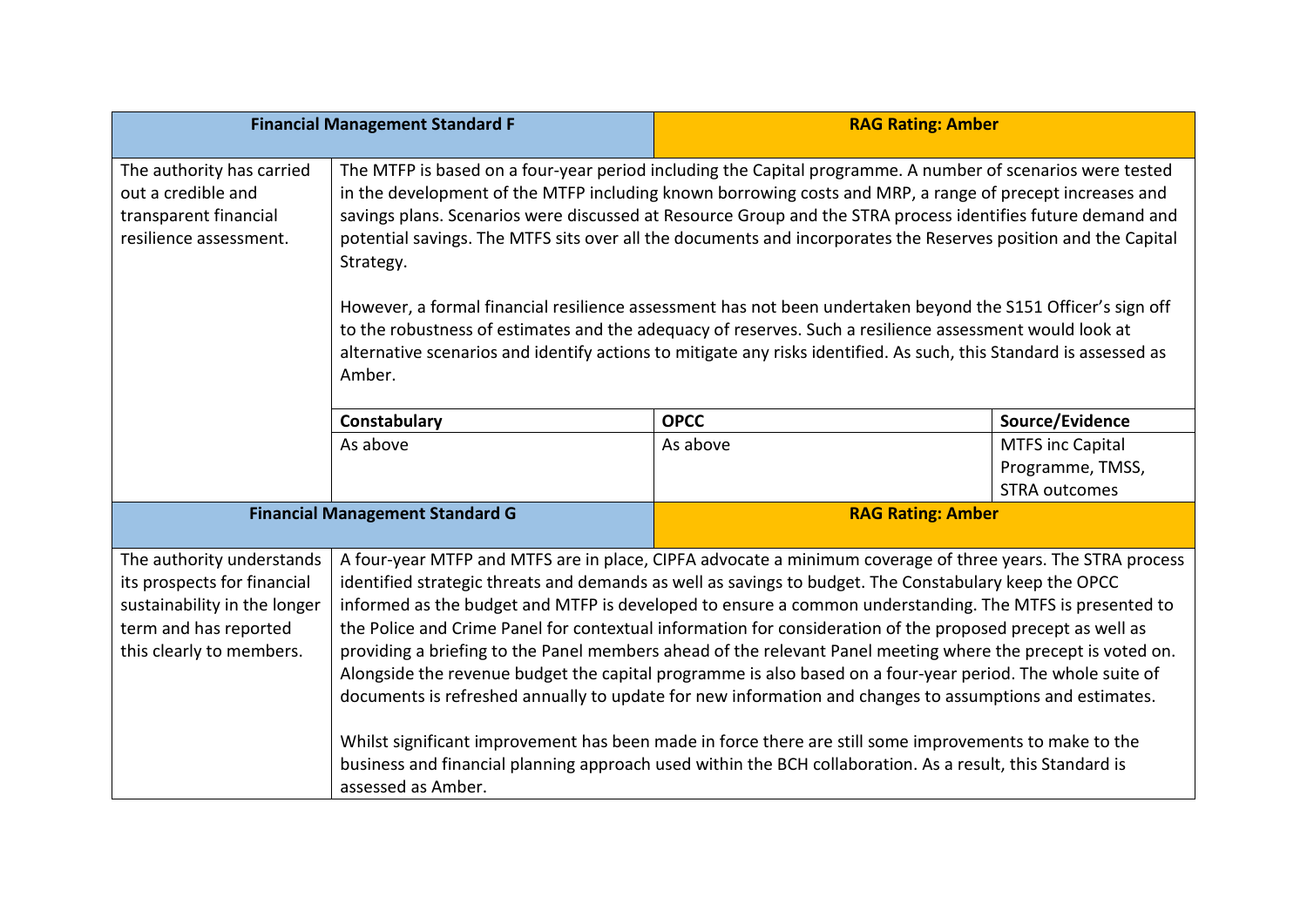| Constabulary                                                             | <b>OPCC</b> | Source/Evidence       |
|--------------------------------------------------------------------------|-------------|-----------------------|
| The business planning processes of the                                   | As above    | MTFS, MTFP, Budget    |
| Constabulary have been strengthened                                      |             | presentation, Capital |
| in recent years through the Strategic                                    |             | programme             |
| Threat and Risk Assessment (STRA) that                                   |             |                       |
| is now in place. Business and financial                                  |             |                       |
| planning have been brought together                                      |             |                       |
| providing an improved planning process                                   |             |                       |
| focussing on operational priorities                                      |             |                       |
| alongside robust and sustainable                                         |             |                       |
| financial management. The business                                       |             |                       |
| planning of the Constabulary has                                         |             |                       |
| received a substantial internal audit                                    |             |                       |
| opinion in 2020/21.                                                      |             |                       |
| Regular reports are provided to the<br>PCC's Business Coordination Board |             |                       |
| during the financial planning cycle as                                   |             |                       |
| the proposals develop. This includes                                     |             |                       |
| updates on key assumptions, and                                          |             |                       |
| sensitivity analysis in respect of precept                               |             |                       |
| funding.                                                                 |             |                       |
|                                                                          |             |                       |
|                                                                          |             |                       |
|                                                                          |             |                       |
|                                                                          |             |                       |
|                                                                          |             |                       |
|                                                                          |             |                       |
|                                                                          |             |                       |
|                                                                          |             |                       |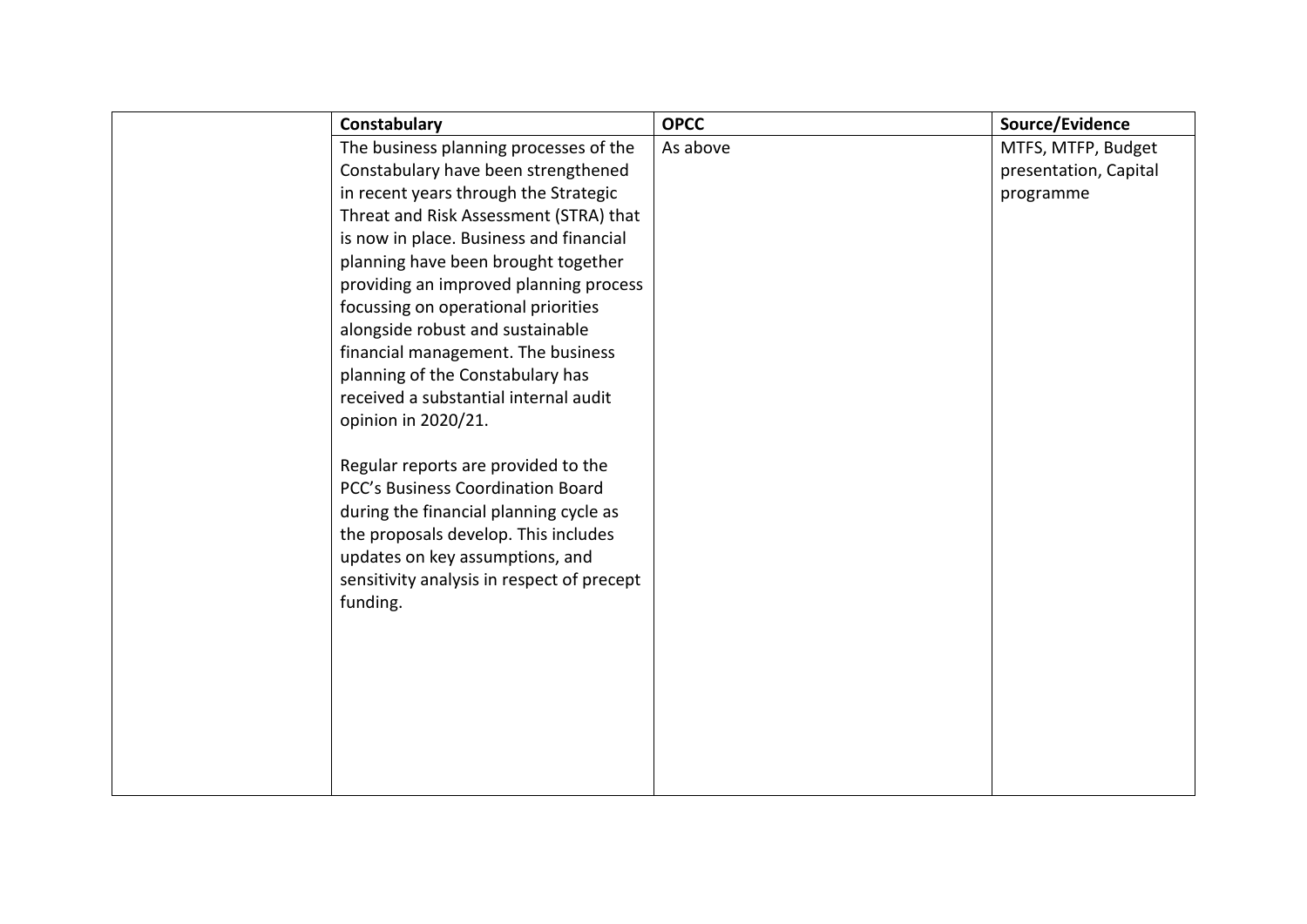|                                                                                                                          | <b>Financial Management Standard H</b>                                                                                                                                                                                                                                                                                                                                                                                                                                                                                                                                                                                                                                                                                                                                                                                                                                                                                                                                                                                             | <b>RAG Rating: Green</b> |                                                                                           |
|--------------------------------------------------------------------------------------------------------------------------|------------------------------------------------------------------------------------------------------------------------------------------------------------------------------------------------------------------------------------------------------------------------------------------------------------------------------------------------------------------------------------------------------------------------------------------------------------------------------------------------------------------------------------------------------------------------------------------------------------------------------------------------------------------------------------------------------------------------------------------------------------------------------------------------------------------------------------------------------------------------------------------------------------------------------------------------------------------------------------------------------------------------------------|--------------------------|-------------------------------------------------------------------------------------------|
| The authority complies<br>with the CIPFA Prudential<br>Code for Capital Finance in<br>Local Authorities.                 | The Capital Strategy is informed by the Estates Strategy and the Accommodation Strategy forms part of the<br>MTFS. The Capital Programme is incorporated within the Capital Strategy and is based on a four-year period<br>and fully costed with associated capital financing plans. The borrowing and consequently MRP implications are<br>included in the revenue budget. The Treasury Management Strategy Statement also includes the Prudential<br>Indicators which are reported on in the Treasury mid-year report and the Annual Treasury Report.                                                                                                                                                                                                                                                                                                                                                                                                                                                                            |                          |                                                                                           |
|                                                                                                                          | Constabulary                                                                                                                                                                                                                                                                                                                                                                                                                                                                                                                                                                                                                                                                                                                                                                                                                                                                                                                                                                                                                       | <b>OPCC</b>              | Source/Evidence                                                                           |
|                                                                                                                          | As above                                                                                                                                                                                                                                                                                                                                                                                                                                                                                                                                                                                                                                                                                                                                                                                                                                                                                                                                                                                                                           | As above                 | <b>MTFS incl Capital</b><br>Strategy and<br>Programme,<br>Accommodation<br>Strategy, TMSS |
|                                                                                                                          | <b>Financial Management Standard I</b>                                                                                                                                                                                                                                                                                                                                                                                                                                                                                                                                                                                                                                                                                                                                                                                                                                                                                                                                                                                             | <b>RAG Rating: Amber</b> |                                                                                           |
| The authority has a rolling<br>multi-year medium-term<br>financial plan consistent<br>with sustainable service<br>plans. | A four-year MTFP and MTFS are in place, CIPFA advocate a minimum coverage of three years. The STRA process<br>identified strategic threats and demands as well as savings to budget. The Constabulary keep the OPCC<br>informed as the budget and MTFP is developed to ensure a common understanding. The MTFS is presented to<br>the Police and Crime Panel for contextual information for consideration of the proposed precept as well as<br>providing a briefing to the Panel members ahead of the relevant Panel meeting where the precept is voted on.<br>Alongside the revenue budget the capital programme is also based on a four-year period. The whole suite of<br>documents is refreshed annually to update for new information and changes to assumptions and estimates.<br>Whilst significant improvement has been made in force there are still some improvements to make to the<br>business and financial planning approach used within the BCH collaboration. As a result, this Standard is<br>assessed as Amber. |                          |                                                                                           |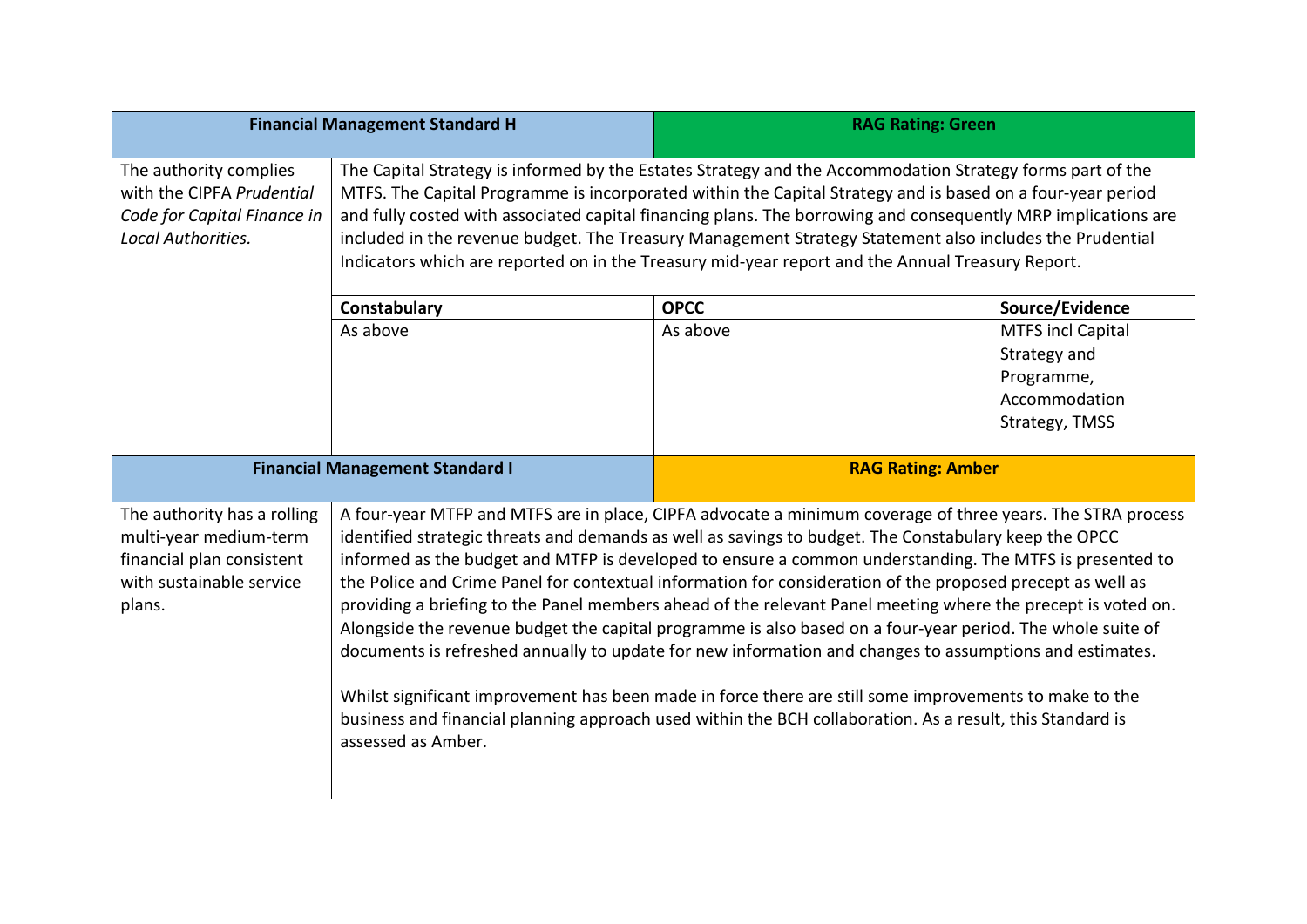| Constabulary                            | <b>OPCC</b> | Source/Evidence              |
|-----------------------------------------|-------------|------------------------------|
| The business planning processes of the  | As above    | MTFS and MTFP, STRA          |
| Constabulary have been strengthened     |             | outcomes.                    |
| in recent years through the Strategic   |             | Capital Strategy             |
| Threat and Risk Assessment (STRA) that  |             | Accommodation                |
| is now in place. Business and financial |             | Strategy                     |
| planning have been brought together     |             | <b>Estates Strategy</b>      |
| providing an improved planning process  |             | <b>Treasury Management</b>   |
| focussing on operational priorities     |             | <b>Strategy Statement</b>    |
| alongside robust and sustainable        |             | <b>Business Planning and</b> |
| financial management. The business      |             | <b>Project Management</b>    |
| planning of the Constabulary has        |             | Internal Audit Report.       |
| received a substantial internal audit   |             |                              |
| opinion in 2020/21.                     |             |                              |
|                                         |             |                              |
| The Constabulary has an                 |             |                              |
| Accommodation Strategy in respect of    |             |                              |
| the operational policing needs of the   |             |                              |
| Constabulary. The Accommodation         |             |                              |
| Strategy informs the PCC's Estates      |             |                              |
| Strategy which ultimately informs the   |             |                              |
| Capital Programme and the TMSS and      |             |                              |
| becomes part of the Capital Strategy.   |             |                              |
|                                         |             |                              |
| Work is being progressed in BCH to      |             |                              |
| develop a BCH wide Estates Strategy to  |             |                              |
| complement the Constabulary/PCC's       |             |                              |
| Estates Strategy.                       |             |                              |
|                                         |             |                              |
|                                         |             |                              |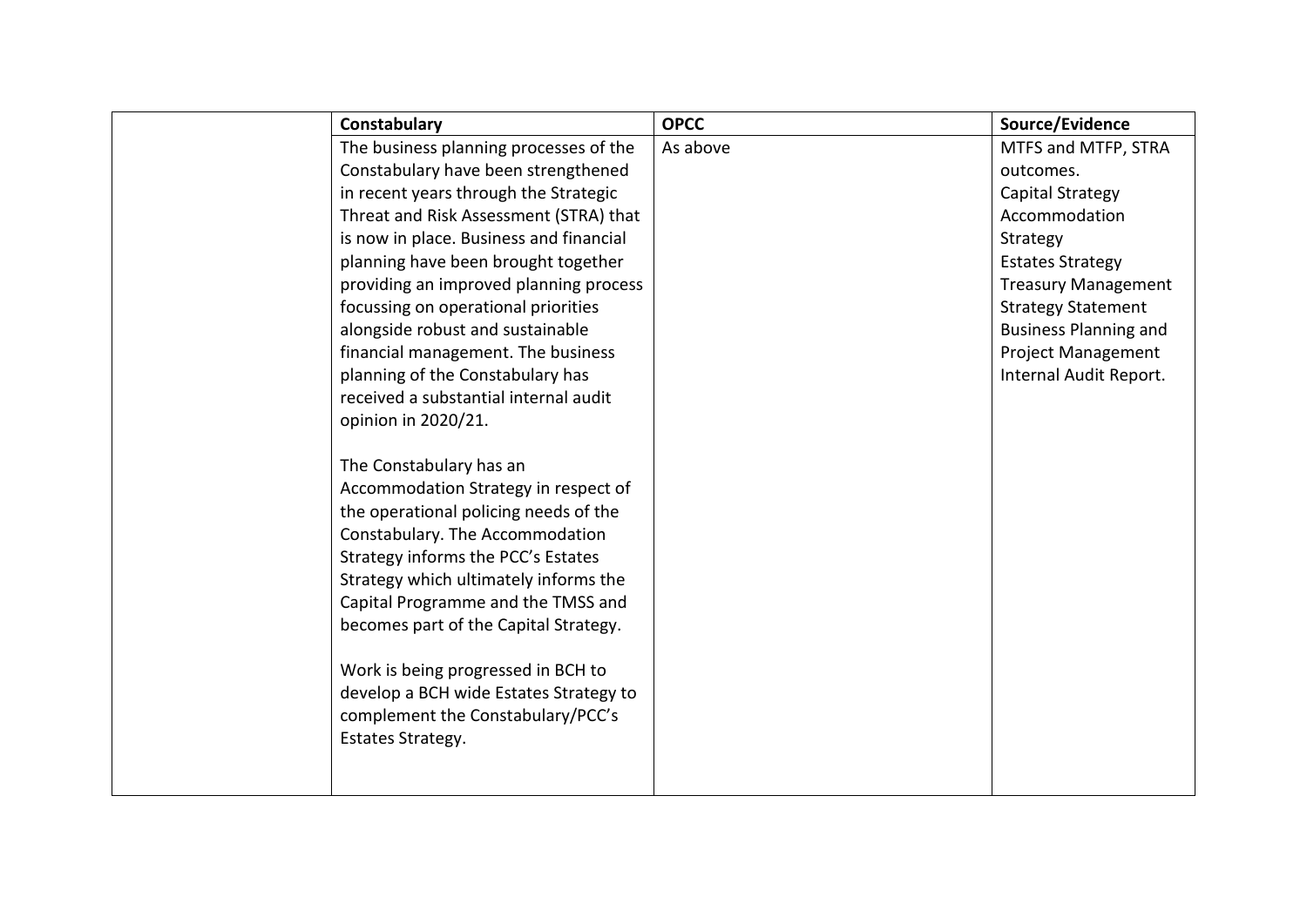|                                                                                                                                    | <b>Financial Management Standard J</b>                                                                                                                                                                                                                                                                                                                                                                                                                                                                                                                                                  | <b>RAG Rating: Green</b>                                                                                                                                                                                                                                                                                                    |                                      |
|------------------------------------------------------------------------------------------------------------------------------------|-----------------------------------------------------------------------------------------------------------------------------------------------------------------------------------------------------------------------------------------------------------------------------------------------------------------------------------------------------------------------------------------------------------------------------------------------------------------------------------------------------------------------------------------------------------------------------------------|-----------------------------------------------------------------------------------------------------------------------------------------------------------------------------------------------------------------------------------------------------------------------------------------------------------------------------|--------------------------------------|
| The authority complies<br>with its statutory<br>obligations in respect of<br>the budget setting<br>process.                        | Budget setting process is known and understood by all senior managers and finance staff. Deadlines are known<br>and work is undertaken to meet those deadlines including liaison with local precepting authorities for required<br>information. The CFO for the OPCC provides assurance in the MTFS regarding the robustness of estimates and<br>adequacy of reserves.<br>CFOs are aware of the statutory powers available to them through S114 notices should the Constabulary not be<br>in a position to balance its budget or have sufficient resources to meet in year expenditure. |                                                                                                                                                                                                                                                                                                                             |                                      |
|                                                                                                                                    | Constabulary                                                                                                                                                                                                                                                                                                                                                                                                                                                                                                                                                                            | <b>OPCC</b>                                                                                                                                                                                                                                                                                                                 | Source/Evidence                      |
|                                                                                                                                    | As above                                                                                                                                                                                                                                                                                                                                                                                                                                                                                                                                                                                | Letters to precepting authorities and all<br>required notification completed within<br>statutory timeframes.                                                                                                                                                                                                                | Precept report, MTFS,<br><b>MTFP</b> |
|                                                                                                                                    | <b>Financial Management Standard K</b><br><b>RAG Rating: Green</b>                                                                                                                                                                                                                                                                                                                                                                                                                                                                                                                      |                                                                                                                                                                                                                                                                                                                             |                                      |
|                                                                                                                                    |                                                                                                                                                                                                                                                                                                                                                                                                                                                                                                                                                                                         |                                                                                                                                                                                                                                                                                                                             |                                      |
| The budget report<br>includes a statement by<br>the chief finance officer<br>on the robustness of the<br>estimates and a statement | reserves will be made from 1 April 2021.                                                                                                                                                                                                                                                                                                                                                                                                                                                                                                                                                | The MTFS includes a statement by the OPCC CFO on robustness of estimates and adequacy of reserves.<br>Reserves are all detailed with purpose and the forecast for the 4 year MTFP period is reported in the MTFS.<br>Reserves are discussed at the Resource Group and Business Coordination Board and some consolidation of |                                      |
| on the adequacy of the                                                                                                             | Constabulary                                                                                                                                                                                                                                                                                                                                                                                                                                                                                                                                                                            | <b>OPCC</b>                                                                                                                                                                                                                                                                                                                 | Source/Evidence                      |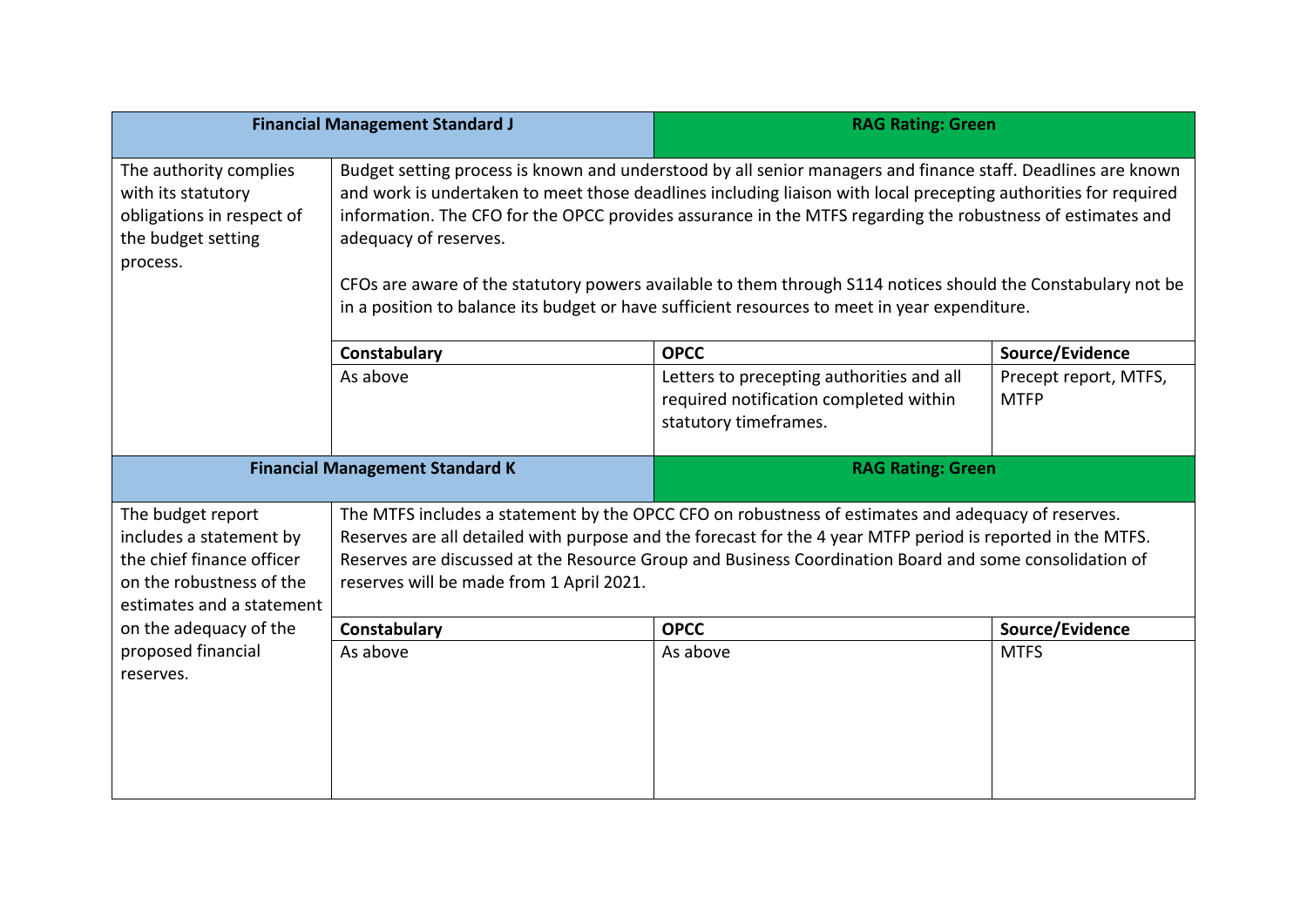| <b>Financial Management Standard L</b> |                                                                                                       | <b>RAG Rating: Green</b>                  |                 |
|----------------------------------------|-------------------------------------------------------------------------------------------------------|-------------------------------------------|-----------------|
| The authority has                      | There is close working between the Constabulary and OPCC in the development of the MTFP/MTFS. Matters |                                           |                 |
| engaged, where                         | are discussed at Resource Group. BCH budget processes are more aligned to our timescales.             |                                           |                 |
| appropriate, with key                  |                                                                                                       |                                           |                 |
| stakeholders in developing             | Constabulary                                                                                          | <b>OPCC</b>                               | Source/Evidence |
| its long-term financial                | The Constabulary engages with relevant                                                                | Engagement activity took place in January | Precept report  |
| strategy, medium-term                  | stakeholders in setting its budget which                                                              | on precept increase.                      |                 |
| financial plan and annual              | include in the main forces that the                                                                   |                                           |                 |
| budget.                                | Constabulary is in collaboration with.                                                                |                                           |                 |
|                                        | These include the Chiltern Transport                                                                  |                                           |                 |
|                                        | Consortium, the 7 Force Eastern Region                                                                |                                           |                 |
|                                        | collaboration, the National Police Air                                                                |                                           |                 |
|                                        | Service (NPAS) and the tri-force                                                                      |                                           |                 |
|                                        | collaboration with Bedfordshire and                                                                   |                                           |                 |
|                                        | Hertfordshire.                                                                                        |                                           |                 |
|                                        |                                                                                                       |                                           |                 |
|                                        | Where appropriate other stakeholders                                                                  |                                           |                 |
|                                        | are engaged with as necessary.                                                                        |                                           |                 |
|                                        | Examples include in respect of other                                                                  |                                           |                 |
|                                        | national policing initiatives which                                                                   |                                           |                 |
|                                        | impact the budget.                                                                                    |                                           |                 |
|                                        |                                                                                                       |                                           |                 |
|                                        |                                                                                                       |                                           |                 |
|                                        |                                                                                                       |                                           |                 |
|                                        |                                                                                                       |                                           |                 |
|                                        |                                                                                                       |                                           |                 |
|                                        |                                                                                                       |                                           |                 |
|                                        |                                                                                                       |                                           |                 |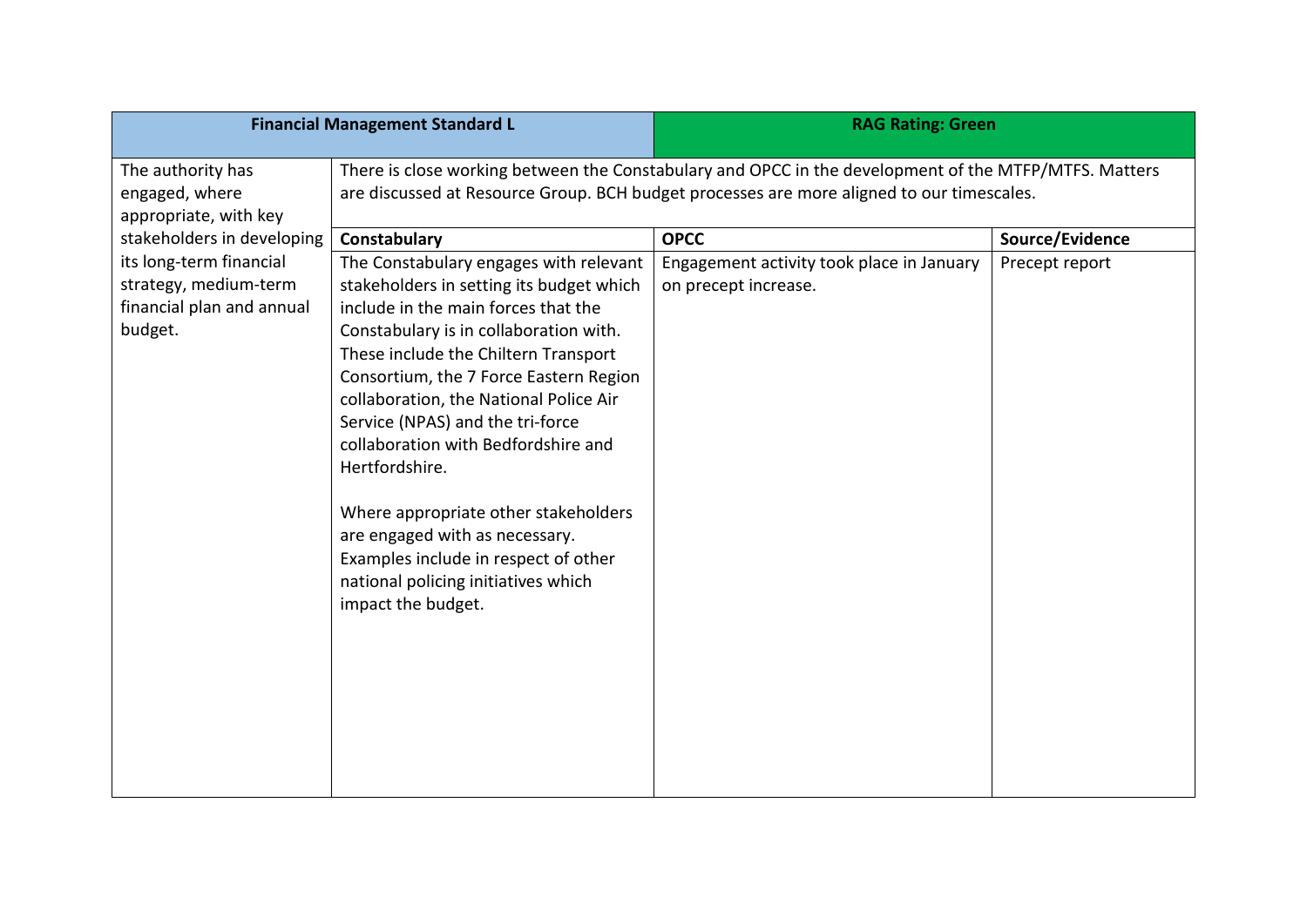| <b>Financial Management Standard M</b>                                                                                                        |                                                                                                                                                                                                                                                                                                                                                                                                                                                                                                                                                                                        | <b>RAG Rating: Amber</b> |                                                                                                                                              |
|-----------------------------------------------------------------------------------------------------------------------------------------------|----------------------------------------------------------------------------------------------------------------------------------------------------------------------------------------------------------------------------------------------------------------------------------------------------------------------------------------------------------------------------------------------------------------------------------------------------------------------------------------------------------------------------------------------------------------------------------------|--------------------------|----------------------------------------------------------------------------------------------------------------------------------------------|
|                                                                                                                                               |                                                                                                                                                                                                                                                                                                                                                                                                                                                                                                                                                                                        |                          |                                                                                                                                              |
| The authority uses an<br>appropriate documented<br>option appraisal<br>methodology to<br>demonstrate the value for<br>money of its decisions. | Within BCH and other collaborations major business cases are based on the Treasury Green Book including the<br>options appraisal methodology. Outline Business Cases are discussed at Board level in BCH and internally within<br>the Force prior to approval for the Full Business Case to proceed. Benefits realisation form part of the business<br>cases. Examples during 2020/21 include the 7 Force ICT Convergence and the Monks Wood training facilities for<br>BCH.                                                                                                           |                          |                                                                                                                                              |
|                                                                                                                                               | In Force business cases are used but the approach is more varied. The recent Business Planning and Project<br>Management internal audit report concluded that of the six STRA priority projects whilst:                                                                                                                                                                                                                                                                                                                                                                                |                          |                                                                                                                                              |
|                                                                                                                                               | "each had a Project Initiation Documents (PIDs), only four had a business case which we noted were in a variety of formats.<br>Although recognising that the areas missing a business case within this sample had been reviewed through the STRA process,<br>there is a risk within the broader project management process that in the absence of a business case there will not be<br>adequate evaluation of a project at the outset.                                                                                                                                                 |                          |                                                                                                                                              |
|                                                                                                                                               | We noted that the PIDs contained a section covering benefits, these were in a mixture of qualitive and quantitative<br>measures. One covering Neighbourhood Support Team gave a brief list that did not fully explain what the benefits were and<br>how they would be measured. We also noted through review that the benefits for each of these projects were more fully<br>detailed in the precept report to the Police and Crime Panel in February 2021".                                                                                                                           |                          |                                                                                                                                              |
|                                                                                                                                               | As a result, the Constabulary is putting in place a single project management methodology which will include<br>standard templates including business cases, highlight reports and benefits realisation. Value for money will be<br>incorporated into this approach. For reports to meetings under the Corporate Framework consideration will be<br>given to include a cover sheet to ensure that all disciplines such as procurement, legal, comms and finance have<br>been consulted on the report as appropriate with the finance focus to include a value for money consideration. |                          |                                                                                                                                              |
|                                                                                                                                               | Constabulary                                                                                                                                                                                                                                                                                                                                                                                                                                                                                                                                                                           | <b>OPCC</b>              | Source/Evidence                                                                                                                              |
|                                                                                                                                               | As above                                                                                                                                                                                                                                                                                                                                                                                                                                                                                                                                                                               | As above                 | <b>Business cases for ICT</b><br>and Monks Wood<br><b>Business Planning and</b><br><b>Project Management</b><br><b>Internal Audit Report</b> |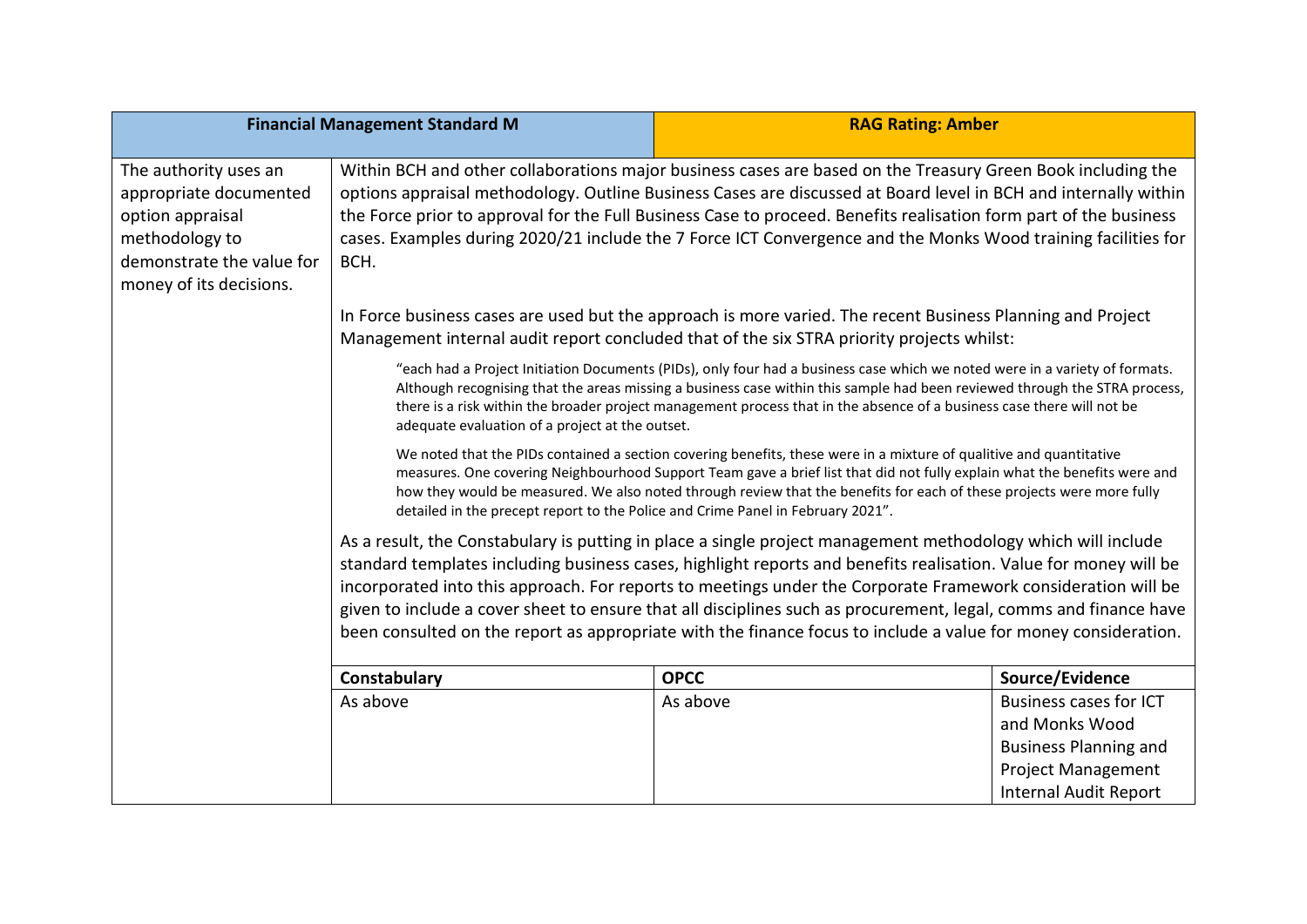| <b>Financial Management Standard N</b>                                                                                                                                |                                                                                                                                                                                                                                                                                                                                                                                                                                                                                                                                                                                                                                                                                                                                                                                                                                                                                                                                                                                                                                                                                                                                     | <b>RAG Rating: Green</b> |                                            |  |
|-----------------------------------------------------------------------------------------------------------------------------------------------------------------------|-------------------------------------------------------------------------------------------------------------------------------------------------------------------------------------------------------------------------------------------------------------------------------------------------------------------------------------------------------------------------------------------------------------------------------------------------------------------------------------------------------------------------------------------------------------------------------------------------------------------------------------------------------------------------------------------------------------------------------------------------------------------------------------------------------------------------------------------------------------------------------------------------------------------------------------------------------------------------------------------------------------------------------------------------------------------------------------------------------------------------------------|--------------------------|--------------------------------------------|--|
| The leadership team takes<br>action using reports<br>enabling it to identify and<br>correct emerging risks to<br>its budget strategy and<br>financial sustainability. | Monthly revenue and capital monitoring reports are produced for the Constabulary and OPCC which are taken<br>to FEB and BCB. The reports have been improved during 2020/21 consolidating the revenue and capital<br>monitoring along with key performance indicators for prompt payment and debt management, the reserves<br>position and cash flow forecasts. The monthly financial report provides a complete picture to management and<br>leadership on a regular basis. The reports set out variances (both over / under spends) upon which decisions<br>are taken and risks are managed.<br>Financial monitoring on BCH collaborated areas are also produced for JCOB meetings and 7 Force finances are<br>reported to the Regional Finance Steering Group of which the Chief Constable's CFO attends.<br>Non-financial reports are also received from across the business which consider the breadth of implications<br>such as finance, estates, HR and / or procurement as well as risks and opportunities. Such reports are either<br>proposed by the service areas or commissioned by the OPCC and / or the Constabulary. |                          |                                            |  |
|                                                                                                                                                                       | <b>OPCC</b><br>Source/Evidence<br>Constabulary                                                                                                                                                                                                                                                                                                                                                                                                                                                                                                                                                                                                                                                                                                                                                                                                                                                                                                                                                                                                                                                                                      |                          |                                            |  |
|                                                                                                                                                                       | As above                                                                                                                                                                                                                                                                                                                                                                                                                                                                                                                                                                                                                                                                                                                                                                                                                                                                                                                                                                                                                                                                                                                            | As above                 | Revenue and Capital<br>Monitoring reports. |  |
| <b>Financial Management Standard O</b>                                                                                                                                |                                                                                                                                                                                                                                                                                                                                                                                                                                                                                                                                                                                                                                                                                                                                                                                                                                                                                                                                                                                                                                                                                                                                     | <b>RAG Rating: Green</b> |                                            |  |
| The leadership team<br>monitors the elements of<br>its balance sheet<br>which pose a significant<br>risk to its financial<br>sustainability.                          | Outstanding debt and KPIs of Purchase Ledger performance are included in monthly Revenue and Capital<br>monitoring reports and are discussed at the relevant FEB or BCB when required. Cash flow forecasts and loans<br>are also reported on in the same report. A Treasury Management briefing was undertaken by CFOs for<br>members of JAC and A/PCC and Chief Executive during 2020/21.<br>Any unplanned use of reserves would be reported through the financial monitoring report; however, it should<br>be noted that there has not been any unplanned use of reserves in recent years.                                                                                                                                                                                                                                                                                                                                                                                                                                                                                                                                        |                          |                                            |  |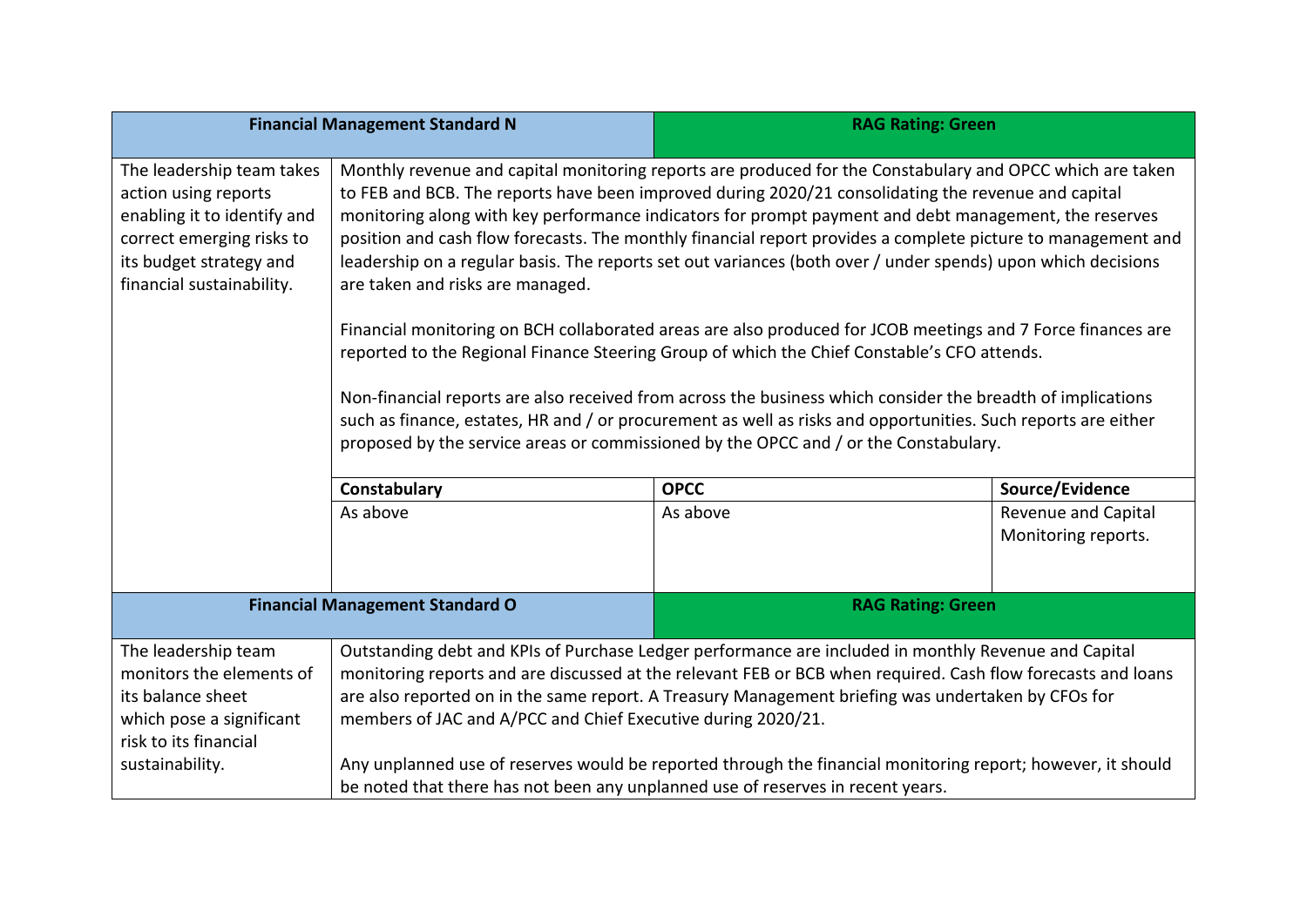|                                        | Constabulary                                                                                                                                                                                                      | <b>OPCC</b>                                                                                                 | Source/Evidence          |
|----------------------------------------|-------------------------------------------------------------------------------------------------------------------------------------------------------------------------------------------------------------------|-------------------------------------------------------------------------------------------------------------|--------------------------|
|                                        | As above                                                                                                                                                                                                          | As above                                                                                                    | Revenue and Capital      |
|                                        |                                                                                                                                                                                                                   |                                                                                                             | Monitoring reports.      |
|                                        |                                                                                                                                                                                                                   |                                                                                                             |                          |
| <b>Financial Management Standard P</b> |                                                                                                                                                                                                                   | <b>RAG Rating: Green</b>                                                                                    |                          |
| The chief finance officer              | The CFOs for the PCC and Chief Constable are fully aware of the statutory requirement for the production and                                                                                                      |                                                                                                             |                          |
| has personal and statutory             | external audit of the annual Statement of Accounts. This also extends to the requirements for Public Inspection                                                                                                   |                                                                                                             |                          |
| responsibility for ensuring            | of the accounts. The CFOs attend annual closedown briefings that are provided by the external auditors to                                                                                                         |                                                                                                             |                          |
| that the statement of                  | ensure current issues and developments are understood and considered.                                                                                                                                             |                                                                                                             |                          |
| accounts produced by the               |                                                                                                                                                                                                                   |                                                                                                             |                          |
| local authority complies               | The Statement of Accounts are completed on time and this remained the case for the 2019/20 accounts                                                                                                               |                                                                                                             |                          |
| with the reporting                     | despite the Covid 19 implications.                                                                                                                                                                                |                                                                                                             |                          |
| requirements of the Code               |                                                                                                                                                                                                                   |                                                                                                             |                          |
| of Practice on Local                   | External Auditor reports are unqualified and for 2019/20 state that the accounts give a true and fair view of the                                                                                                 |                                                                                                             |                          |
| Authority Accounting in                | financial position of the OPCC and Constabulary as at 31 March 2020 and of its expenditure and income for the                                                                                                     |                                                                                                             |                          |
| the United Kingdom.                    | year then ended and give a true and fair view of the financial position of the group as at 31 March 2020 and of                                                                                                   |                                                                                                             |                          |
|                                        | its expenditure and income for the year then ended; have been prepared properly in accordance with the<br>CIPFA/LASAAC Code of Practice on Local Authority Accounting in the United Kingdom 2019/20 and have been |                                                                                                             |                          |
|                                        | prepared in accordance with the requirements of the Local Audit Accountability Act 2014.                                                                                                                          |                                                                                                             |                          |
|                                        | Constabulary                                                                                                                                                                                                      | <b>OPCC</b>                                                                                                 | Source/Evidence          |
|                                        | As above                                                                                                                                                                                                          | As above                                                                                                    | <b>External Auditors</b> |
|                                        |                                                                                                                                                                                                                   |                                                                                                             | <b>Opinion 2019/20</b>   |
|                                        |                                                                                                                                                                                                                   |                                                                                                             |                          |
| <b>Financial Management Standard Q</b> |                                                                                                                                                                                                                   | <b>RAG Rating: Green</b>                                                                                    |                          |
| The presentation of the                |                                                                                                                                                                                                                   | The final outturn report is an extension of the monthly monitoring report across the entire activity of the |                          |
| final outturn figures and              | Constabulary, updated for the year end and including all necessary accruals. Therefore, the commentary                                                                                                            |                                                                                                             |                          |
| variations from budget                 | provided at Standard N similarly apply to this Standard. The outturn report provides an overview of the key                                                                                                       |                                                                                                             |                          |